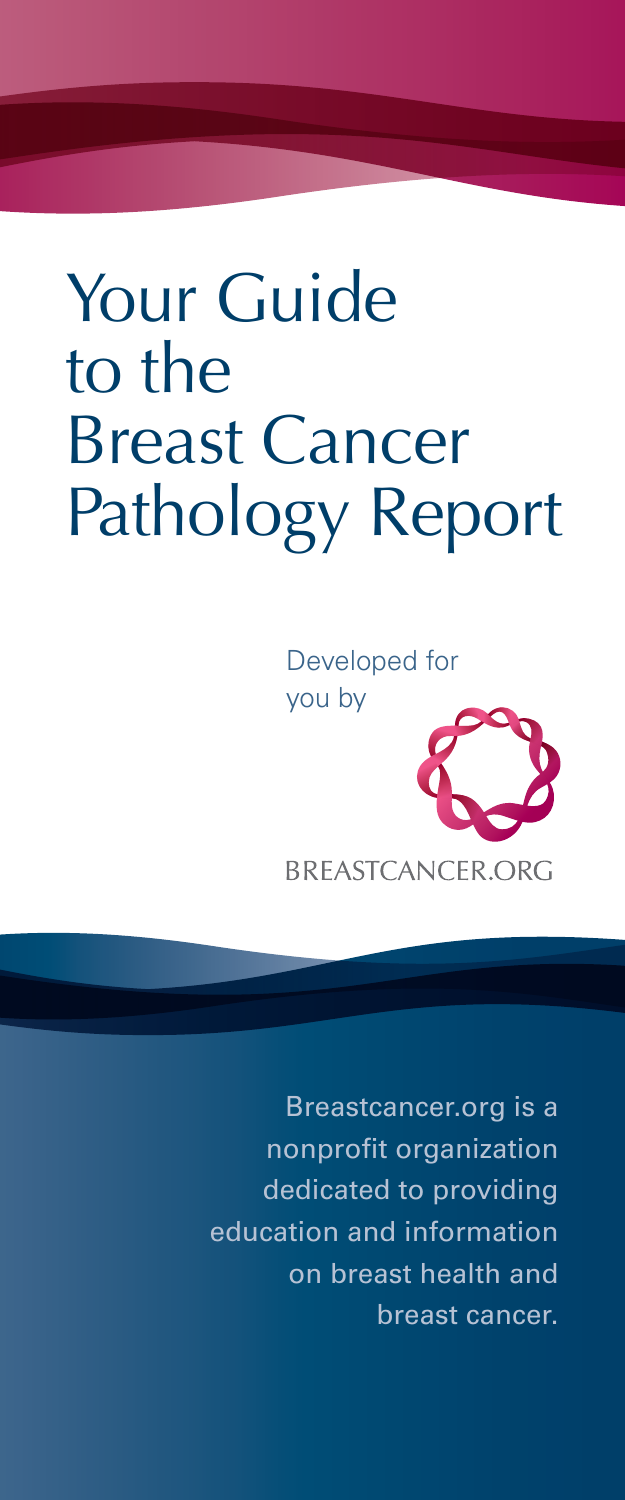The pathology report is used by your doctor to determine which treatments are right for you.

Your Guide to the Breast Cancer Pathology Report

A report is written each time tissue is removed from the body to check for cancer. These are called pathology reports. Each report has the results of the studies done on the removed tissue. The information in these reports will help you and your doctors decide on the best treatment for you.

Reading your pathology report can be scary and confusing. Different labs may use different words to describe the same thing. On page 34, you'll find an easy-to-understand word list. We hope we can help you make sense of this information so you can get the best care possible.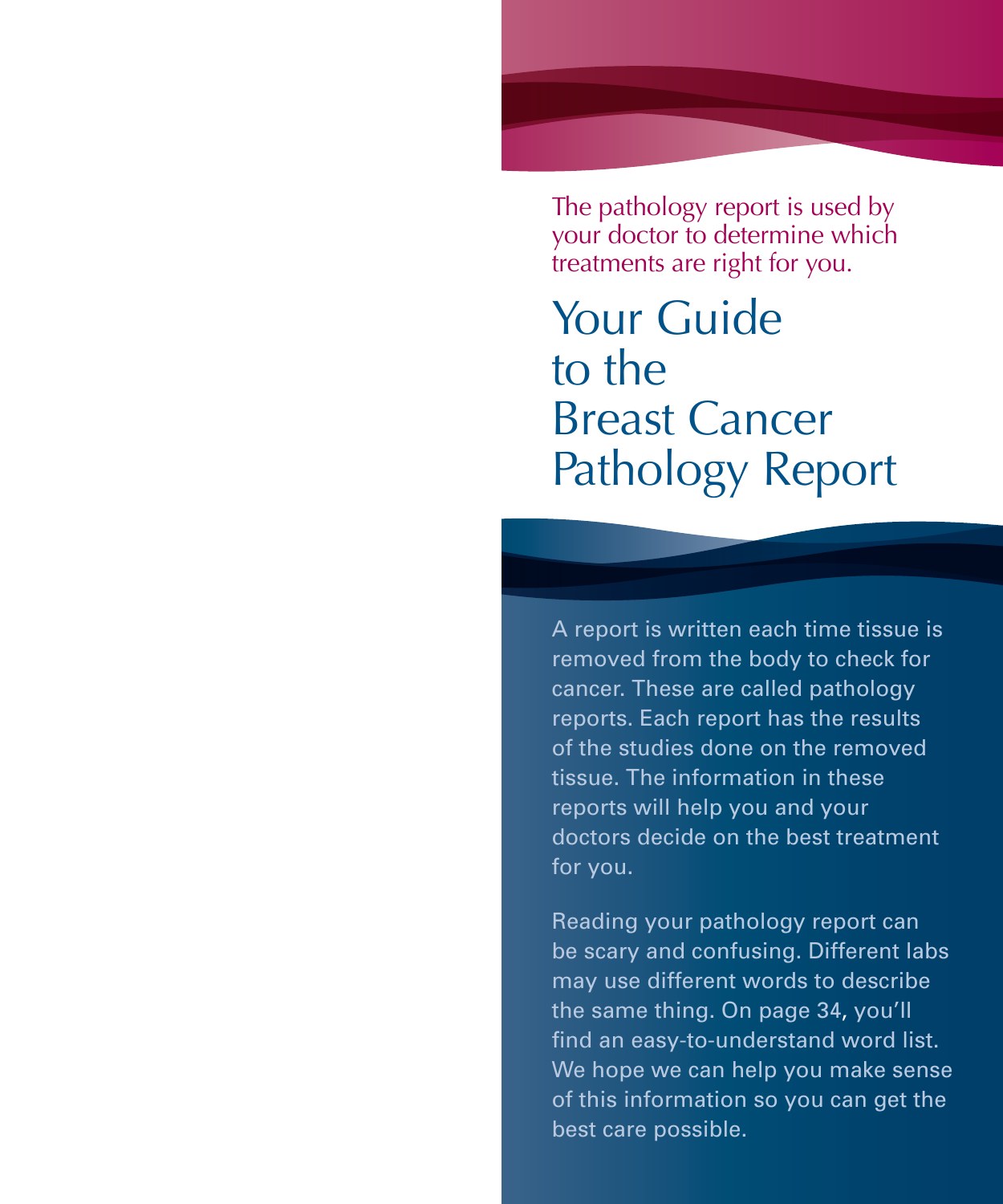# TABLE OF CONTENTS

#### **Wait for the Whole Picture**

| Get all the information you need3<br>$\bullet$                                     |
|------------------------------------------------------------------------------------|
| • Parts of your pathology report4                                                  |
| <b>Reading Your Pathology Report</b>                                               |
| • The pathology report answers<br>questions about a breast abnormality 6           |
| • Is the breast abnormality a cancer?6                                             |
| Is the breast cancer invasive?7<br>$\bullet$                                       |
| • How different are the cancer cells                                               |
| • How fast are the cancer cells                                                    |
| • How big is the cancer? 12                                                        |
| Has the whole cancer<br>$\bullet$                                                  |
| Are there cancer cells in your lymph<br>$\bullet$<br>channels or blood vessels? 15 |
| • Are there cancer cells in your                                                   |
| . How many lymph nodes                                                             |

| • How much cancer is in each                                       |  |
|--------------------------------------------------------------------|--|
| Do the cancer cells have<br>$\bullet$                              |  |
| • Does the cancer have genes that<br>affect how the cancer might   |  |
| • Genetic testing that is not a part of<br>your pathology report25 |  |
| • What stage is the breast cancer? 28                              |  |
|                                                                    |  |
| $\overline{\phantom{m}}$                                           |  |
| $\overline{\phantom{m}}$                                           |  |
|                                                                    |  |
|                                                                    |  |
|                                                                    |  |
|                                                                    |  |
| Pathology Report Checklist 45                                      |  |
|                                                                    |  |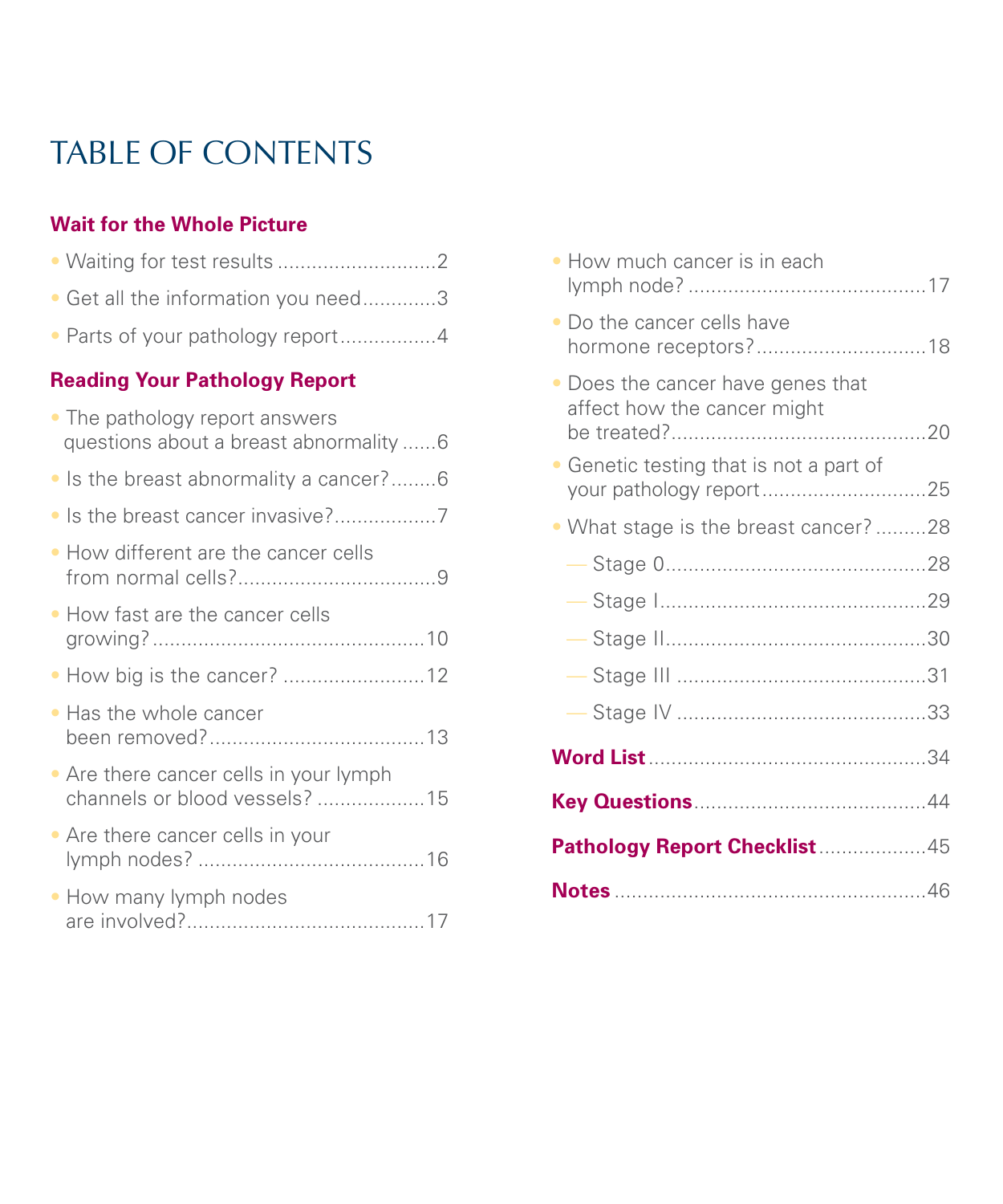# WAIT FOR THE WHOLE PICTURE

# Waiting for test results

When you have all of the test results, you and your doctor can make the right decisions for you. The analysis of the removed tissue can lead to several different reports. Some tests take longer than others. Not all tests are done by the same lab. Most information comes within 1 to 2 weeks after surgery, and you will usually have all the results within a few weeks. Your doctor can let you know when the results come in. If you don't hear from your doctor, call the office.

# Get all the information you need

When you have all the test information you need, you and your doctor can make a final decision about your treatment. Don't focus too much on any one piece of information by itself. Try to look at the whole picture as you think about your options.

Different labs and hospitals may use different words to describe the same thing. If there are words in your pathology report that are not explained in this booklet, don't be afraid to ask your doctor what they mean.

> For more information, go to: **www.breastcancer.org**

**EXPERT TIP**: Marisa Weiss, M.D., breast cancer doctor

**"The information in your pathology report often comes in bits and pieces. Just after surgery, the cancer cells are first looked at under the microscope. Results from additional studies that require special techniques may take longer. So you may have one, two, or** 

**three lab reports from one surgery. Together, the lab reports make up your pathology report. Try to keep all your reports in one place, so that when you go for your treatment evaluations, the doctors will have all the information they need."**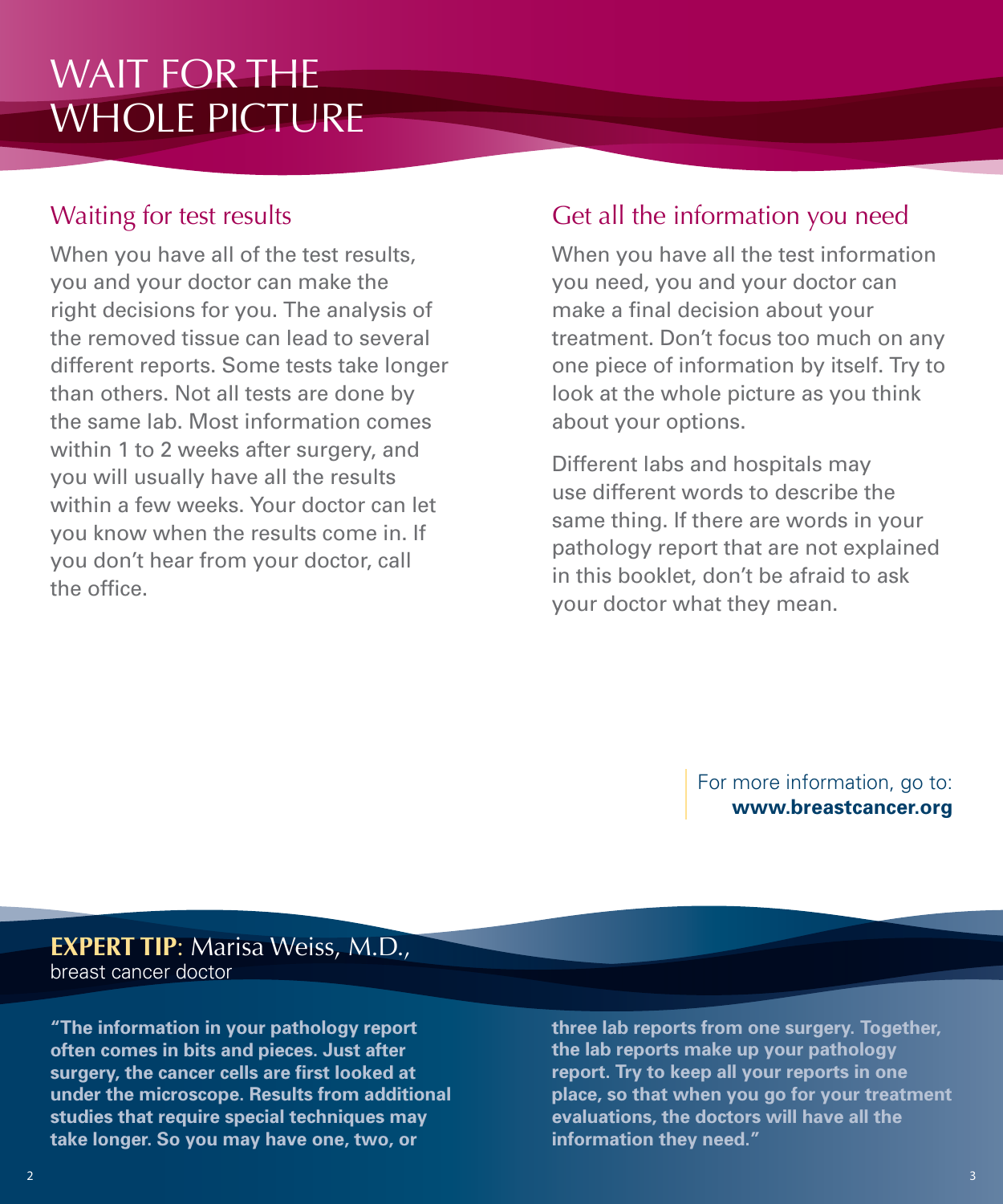## Parts of your pathology report

**Personal information.** Make sure it's your correct name and date of operation at the top of the report.

**Specimen.** This section describes where the tissue samples came from. Tissue samples could be taken from the breast, from the lymph nodes under your arm (axilla), or both.

**Clinical history.** This is a short description of you and how the breast abnormality was found. It also describes the kind of surgery that was done.

**Clinical diagnosis.** This is the diagnosis the doctors were expecting before your tissue sample was tested.

**Gross description.** This section describes the pieces of tissue removed. It talks about the size, weight, and color of each piece.

**Microscopic description.** This section describes the way the cancer cells look under the microscope, their relationship to the normal surrounding tissue, and the size of the cancer.

**Special tests or markers.** This section reports the results of tests for proteins, genes, and cell growth rate.

**Summary or final diagnosis.** This section is the short description of all the important findings in all of the tissue examined.

For more information, go to:

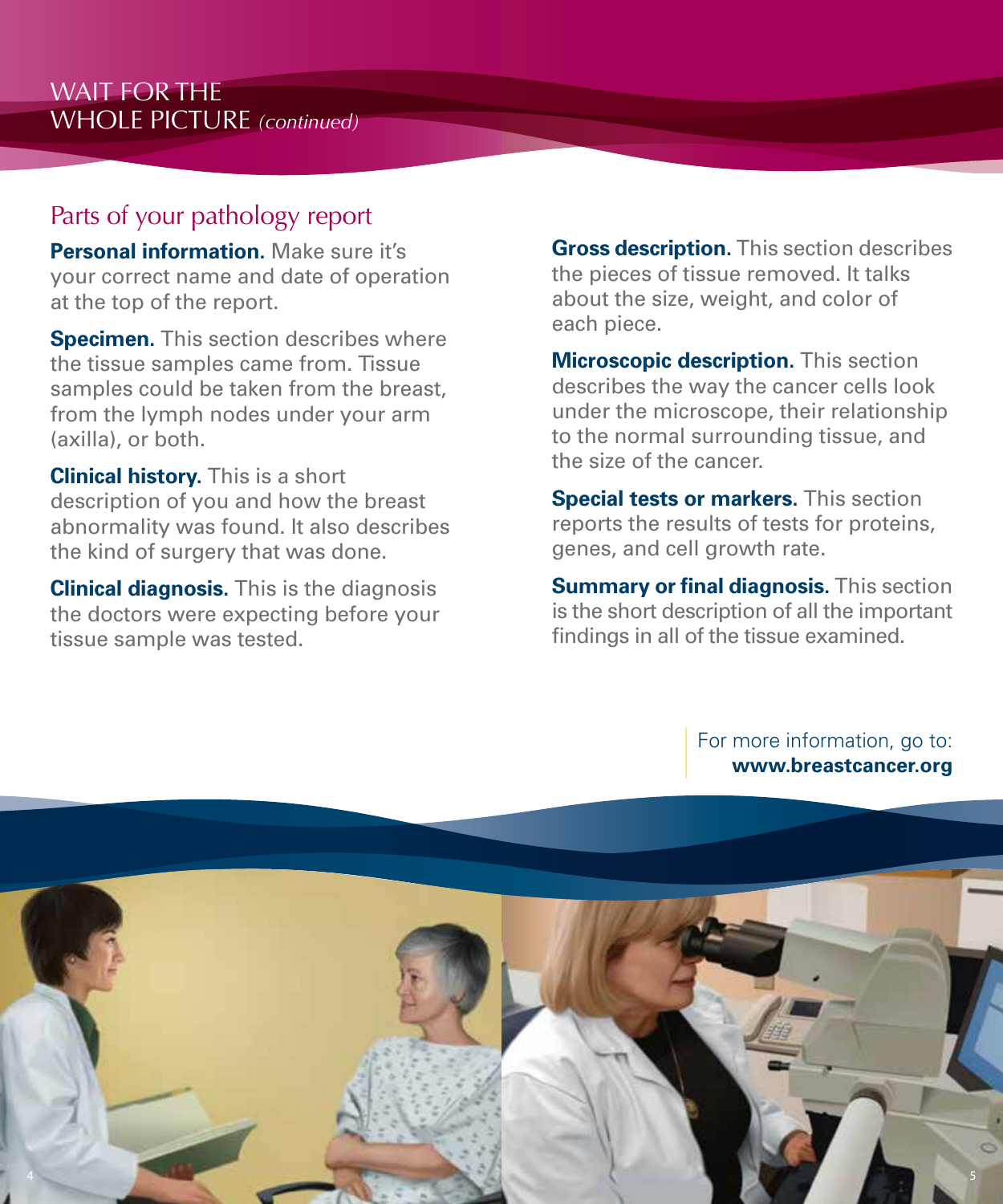# READING YOUR PATHOLOGY REPORT

#### The pathology report answers questions about a breast abnormality

Breast tissue can develop abnormalities that are sometimes cancerous. Usually breast cancer begins either in the cells of the lobules, which are milk-producing glands, or the ducts, the passages that drain milk from the lobules to the nipple. Breast cancers have many characteristics that help determine the best treatment.

# Is the breast abnormality a cancer?

A lump or spot in the breast can be made of normal cells or cancer cells. There can also be cells that fall somewhere between normal and cancerous ("atypical" cells).

Cancer cells are cells that grow in an uncontrolled way. They may stay in the place where they started to grow, or they



may grow into the normal tissue around them. Cancer cells may also spread beyond the breast.

The abnormal lump or spot may be found using mammography or other testing methods. A procedure called a biopsy removes a piece of tissue from the lump or spot to find out if cancer cells are present.

The pathology report will tell you what kinds of cells are present.

# Is the breast cancer invasive?

If breast cancer is found, it's important to know whether the cancer has spread outside the milk ducts or lobules of the breast where it started.

**Non-invasive** cancers stay within the milk ducts or milk lobules in the breast. They do not grow into or invade normal tissues within or beyond the breast. Non-invasive cancers are sometimes called in situ or pre-cancers.

If the cancer has grown into normal tissues, it is called **invasive**. Most breast cancers are invasive. Sometimes cancer cells spread to other parts of the body through the blood or lymph system. When cancer cells spread to other parts of the body, it is called metastatic breast cancer.

In some cases, a breast cancer may be both invasive and non-invasive.

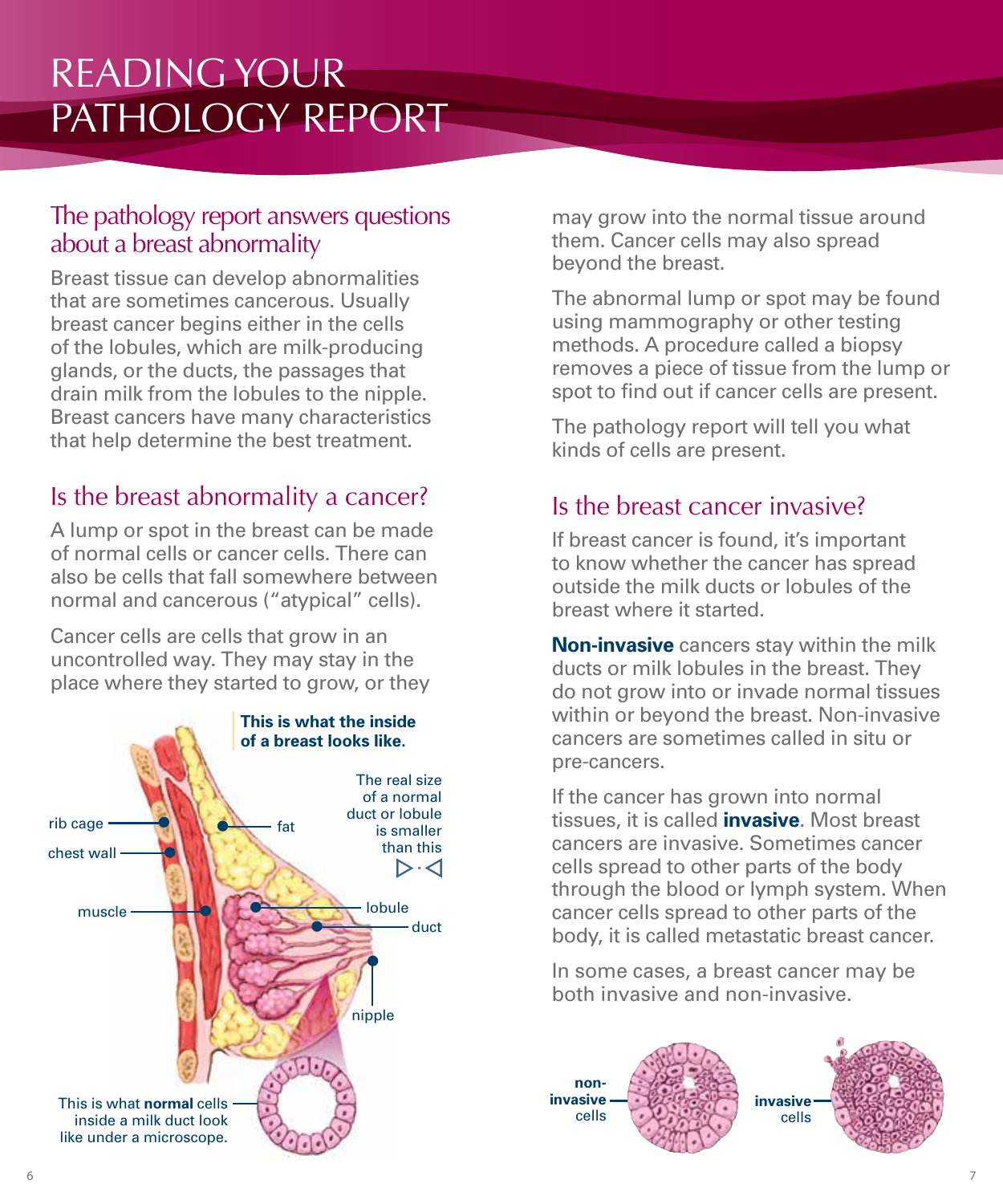You may see these descriptions of the type of cancer cells in your report:

**DCIS (Ductal Carcinoma In Situ).** This is a cancer that is non-invasive. It stays inside the milk ducts.

**NOTE: There are subtypes of DCIS. You'll find their names in the word list that begins on page 34 of this booklet.**

**LCIS (Lobular Carcinoma In Situ).** This is a tumor that is an overgrowth of cells that stay inside the milk-making part of the breast (called lobules). LCIS is not a true cancer. It's a warning sign of an increased risk for developing an invasive cancer in the future in either breast.

**IDC (Invasive Ductal Carcinoma).** This is a cancer that begins in the milk duct but has grown into the surrounding normal tissue inside the breast. This is the most common kind of breast cancer.

**ILC (Invasive Lobular Carcinoma).** This is a cancer that starts inside the milkmaking glands (called lobules), but grows into the surrounding normal tissue inside the breast.

**NOTE: There are other, less common types of invasive breast cancer. You'll find their names in the word list beginning on page 34 of this booklet.**

\_\_\_\_\_\_\_\_\_\_\_\_\_\_\_\_\_\_\_\_\_\_\_\_\_\_\_\_\_\_\_\_\_\_\_\_\_\_\_ .

#### How different are the cancer cells from normal cells?

Grade is how different the cancer cells are from normal cells. Experts compare the appearance of the cancer cells to normal breast cells. Based on these comparisons, they give a grade to the cancer. **Grade is different from stage** (see page 28 for information about stage).

There are three cancer grades:

#### **Grade 1 (low grade or well**

**differentiated).** Grade 1 cancer cells look a little bit different from normal cells. They are usually slow-growing.

**Grade 2 (intermediate/moderate grade or moderately differentiated).** Grade 2 cancer cells do not look like normal cells. They are growing a little faster than normal.

#### **Grade 3 (high grade or poorly**

**differentiated).** Grade 3 cancer cells look very different from normal cells. They are fast-growing.

> For more information, go to: **www.breastcancer.org**

# MY REPORT SAYS:

The type of cancer I have is

The cancer is: (*check one*) **O** Grade 1 ○ Grade 2 ○ Grade 3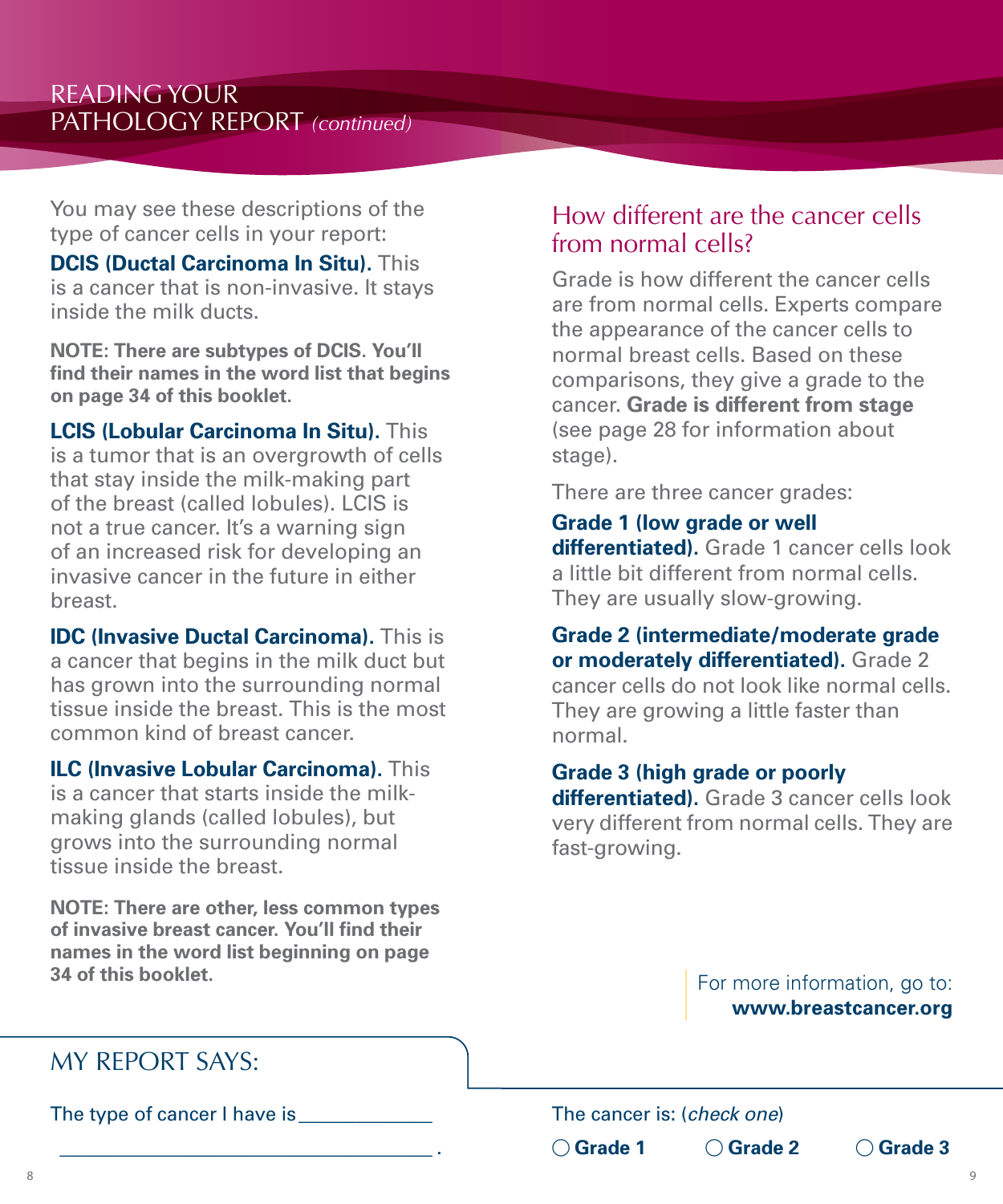#### How fast are the cancer cells growing?

Your pathology report may include information about the rate of cell growth—the proportion of cancer cells within the tumor that are growing and dividing to form new cancer cells. A higher percentage suggests a fastergrowing, more aggressive cancer, rather than a slower, less aggressive cancer.

Tests that can measure the rate of cell growth include:

• **Ki-67.** Ki-67 is a protein in cells that increases as they prepare to divide into new cells. A staining process can measure the percentage of tumor cells that are positive for Ki-67. The more positive cells there are, the more quickly they are dividing and forming new cells.

 In breast cancer, a result of less than 10% is considered low, 10-20% is intermediate/borderline, and more than 20% is considered high.

 If you have an Oncotype DX test done on the cancer to estimate your recurrence risk, checking Ki-67 levels is included as part of the testing.

• **S-phase fraction.** The S-phase fraction number tells you what percentage of cells in the tissue sample are in the process of copying their genetic information (DNA). This S-phase, short for "synthesis phase," happens just before a cell divides into two new cells.

 In breast cancer, a result of less than 6% is considered low, 6-10% is intermediate/borderline, and more than 10% is considered high.

> For more information, go to: **www.breastcancer.org**

#### MY REPORT SAYS:

The rate of cancer growth is: (*check one*)  $\bigcirc$  Low  $\bigcirc$  Intermediate/borderline  $\bigcirc$  High Test used: (*check one*)

j **Ki-67 test** j **S-phase fraction test**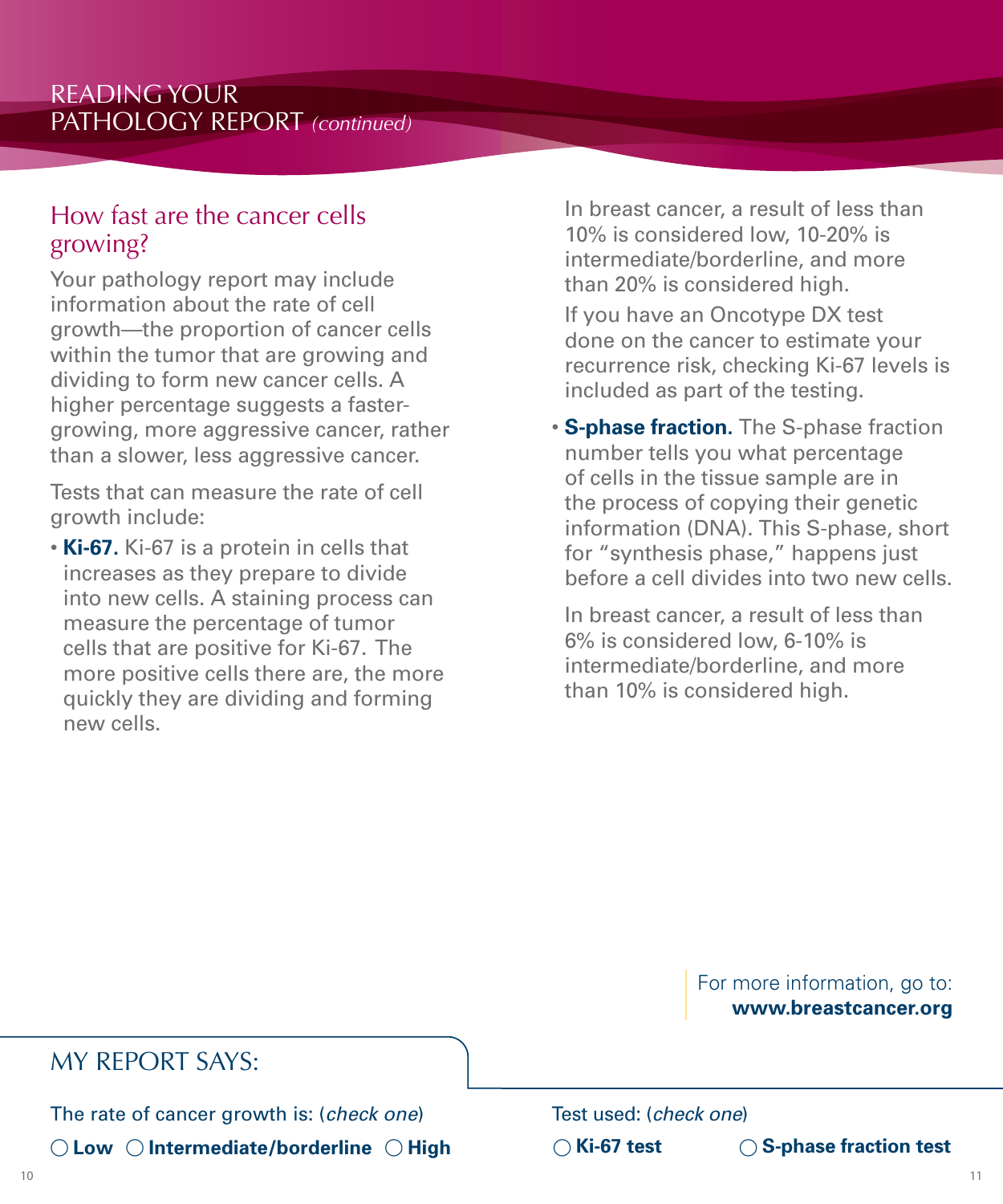# How big is the cancer?

Doctors measure cancers in **centimeters (cm)**. The size of the cancer is one of the factors that determines the stage and treatment of the breast cancer.

Size doesn't tell the whole story. All of the cancer's characteristics are important. A small cancer can be very fast-growing while a larger cancer may be slow-growing, or it could be the other way around.

# **5 cm**  $= 2$  inches **3 cm Tumor size: 1 cm**

# Has the whole cancer been removed?

When surgery is done to remove the whole cancer, the surgeon tries to take out all of the cancer with an extra area, or **margin**, of normal tissue around it. This is to be sure that all of the cancer is removed.

The outer edge of the tissue removed is called the **margin of resection**. It is looked at very carefully to see if it is clear of cancer cells.

The pathologist also measures the distance between the cancer cells and the margin.

> For more information, go to: **www.breastcancer.org**

# MY REPORT SAYS:

The size of the cancer is equal centimeters.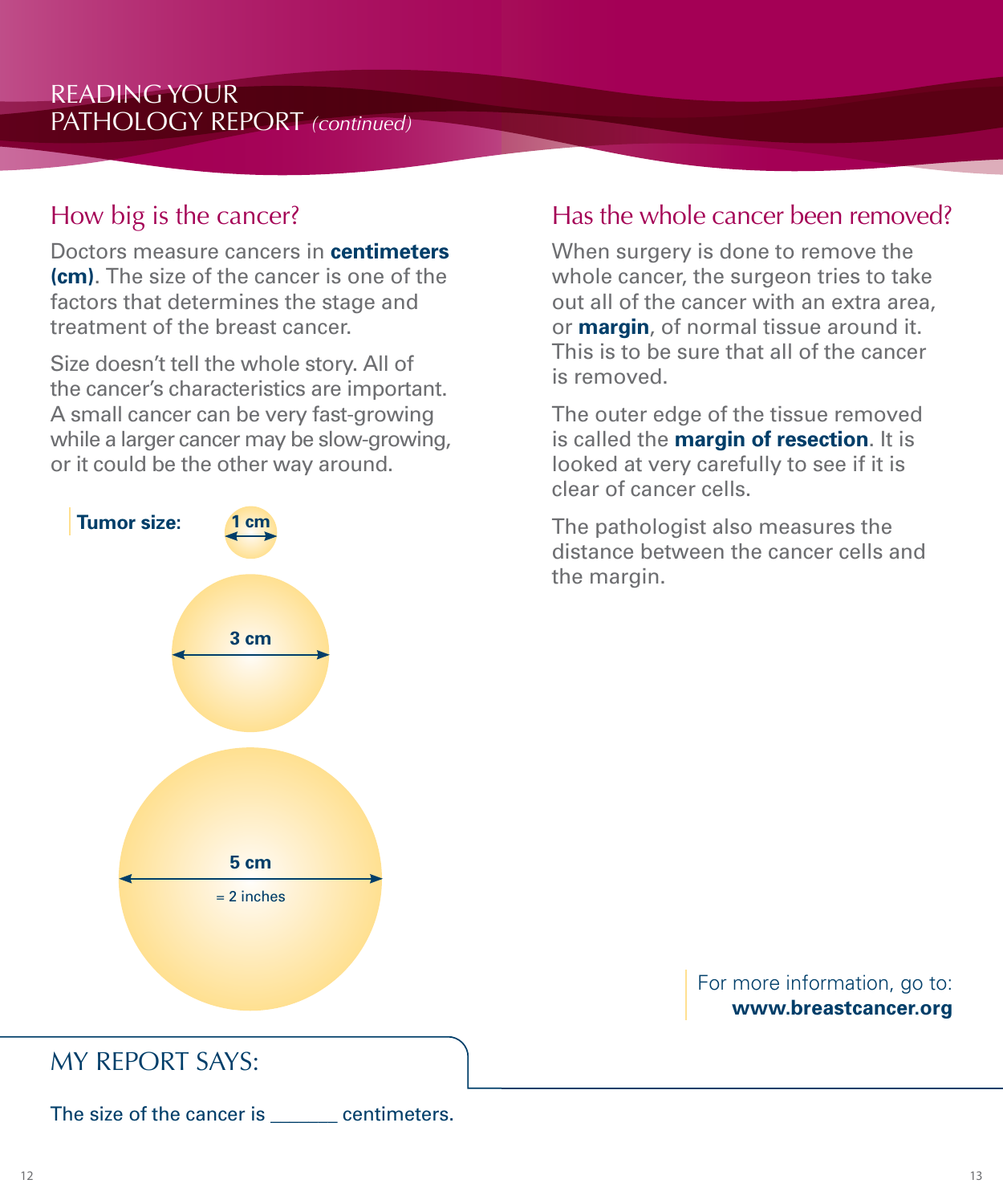Margins around a cancer are described in three ways:

**Negative.** No cancer cells can be seen at the outer edge. Usually, no more surgery is needed.

**Positive.** Cancer cells come right out to the edge of the tissue. More surgery is usually needed to remove any remaining cancer cells.

**Close.** Cancer cells are close to the edge of the tissue, but not right at the edge. More surgery may be needed.



**NOTE: What is called negative (or clean or clear) margins can be different from hospital to hospital. In some hospitals, doctors want at least 2 millimeters (mm) of normal tissue between the edge of the cancer and the outer edge of the tissue. In other places, just one healthy cell is called a negative margin. 1 cm**



# MY REPORT SAYS:

The margins are: (*check one*)

j **Negative** j **Positive** j **Close**

#### Are there cancer cells in your lymph channels or blood vessels?

The breast has a network of lymph channels and blood vessels that drain fluid and blood from your breast tissue back into your body's circulation. These pathways remove used blood and waste products.

There is an increased risk of cancer coming back when cancer cells are found in the fluid channels of the breast. In these cases, your doctor may customize your treatment to reduce this risk.

If lymphatic or blood vessel (vascular) invasion is found, your pathology report will say **present**. If there is no invasion, the report will say **absent**.

**NOTE: Lymphatic or vascular invasion is different from lymph node involvement.**

#### **This is a picture of cancer cells that have spread through the wall of the milk duct and into the nearby lymph channels.**



#### Lymphatic or vascular invasion is: (*check one*)

**O** Present △ Absent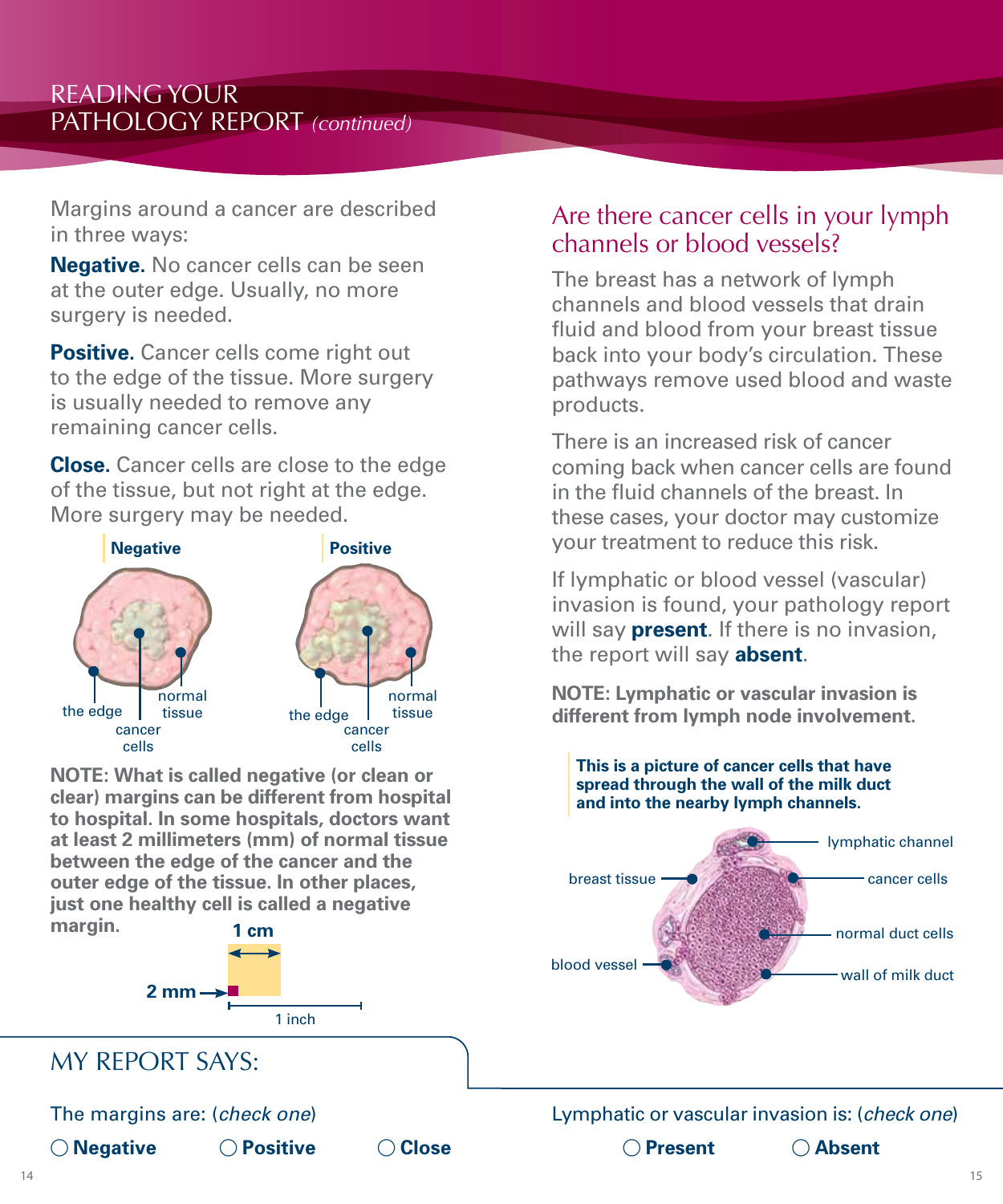#### Are there cancer cells in your lymph nodes?

Your doctor will examine your lymph nodes to see if they contain cancer. Having cancer cells in the lymph nodes under your arm is associated with an increased risk of the cancer spreading.

Lymph nodes are filters along the lymph fluid channels. Lymph fluid leaves the breast and eventually goes back into the bloodstream. The lymph nodes try to catch and trap cancer cells before they reach other parts of the body.

When lymph nodes are free, or clear, of cancer, the test results are called negative. If lymph nodes have some cancer cells in them, they are called positive.

#### **Lymph node areas adjacent to breast area**



- **A** Pectoralis major muscle
- **B** Axillary lymph nodes: level I
- **C** Axillary lymph nodes: level II
- **D** Axillary lymph nodes: level III
- **E** Supraclavicular lymph nodes
- **F** Internal mammary lymph nodes

#### How many lymph nodes are involved?

The more lymph nodes that contain cancer cells, the more serious the cancer might be. So doctors use the number of involved lymph nodes to help make treatment decisions.

Doctors also look at the amount of cancer in the lymph nodes.

#### How much cancer is in each lymph node?

You may see these words describing how much cancer is in each lymph node:

**Microscopic.** Only a few cancer cells are in the node. A microscope is needed to find them.

**Gross.** There is a lot of cancer in the node. You can see or feel the cancer without a microscope.

**Extracapsular extension.** Cancer has spread outside the wall of the node.

> For more information, go to: **www.breastcancer.org**

# MY REPORT SAYS:

The lymph nodes are: (*check one*) **O** Positive **D Negative** 

If positive: The number of involved nodes is \_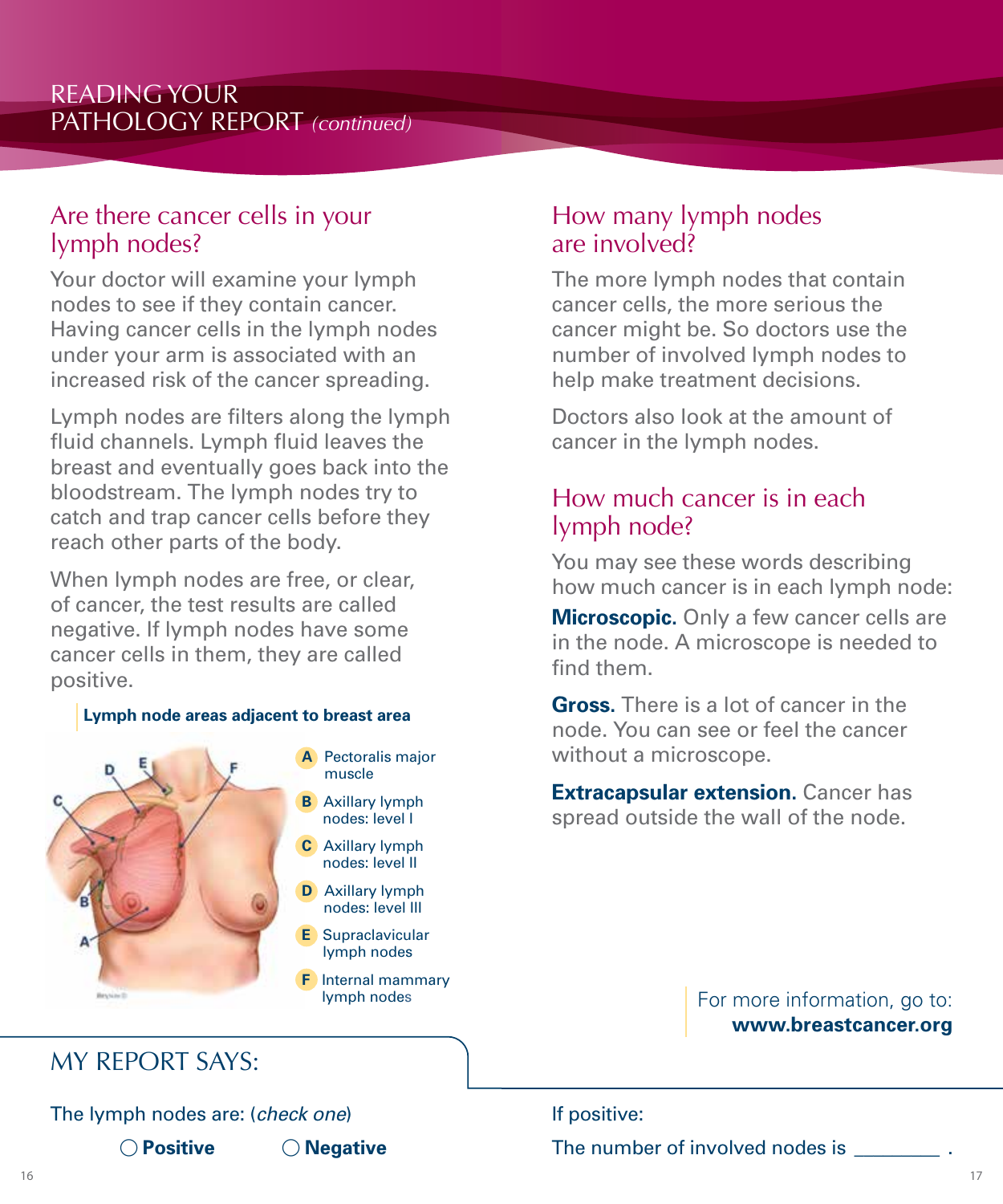#### Do the cancer cells have hormone receptors?

Hormone receptors are like ears on and in breast cells that listen to signals from hormones. These hormone signals tell breast cells that have the receptors to grow.

A cancer is called **ER-positive** if it has receptors for the hormone estrogen. It's called **PR-positive** if it has receptors for the hormone progesterone. Breast cells that do not have receptors are negative for these hormones.

Breast cancers that are ER-positive, PR-positive, or both tend to respond to hormonal therapy. Hormonal therapy is medicine that reduces the amount of estrogen in your body or that blocks estrogen from the receptors.

If the cancer has no hormone receptors, there are still treatments available.

Hormone receptors are proteins. Like all proteins, their production is controlled by genes. To learn more about tests for various genes, please see page 20.

You will see the results of your hormone receptor test written in one of these three ways:

#### **1. The number of cells that have receptors out of 100 cells tested.**

You will see a number between 0% (none have receptors) and 100% (all have receptors).

#### **2. An Allred score between 0 and 8.**

This scoring system is named for the doctor who developed it. The system looks at what percentage of cells test positive for hormone receptors, along with how well the receptors show up after staining (this is called "intensity"). This information is then combined to score the sample on a scale from 0 to 8. The higher the score, the more receptors were found and the easier they were to see in the sample.

#### **3. The word "positive" or "negative."**

**NOTE: Even if your report just says "positive" or "negative," ask your doctor or lab to give you the number of cells (percentage) that have receptors. This is important because sometimes a low number may be called negative. But even cancers with low numbers of hormone receptors may respond to hormonal therapy. And a high positive number is important to know because it predicts a particularly good response to hormonal therapy.**

> For more information, go to: **www.breastcancer.org**

# MY REPORT SAYS:

Hormone receptors are:

j **ER-positive \_\_\_\_% (1%-100%)** j **ER-negative** *or circle:* **Allred score: 0 1 2 3 4 5 6 7 8**

j **PR-positive \_\_\_\_% (1%-100%)** j **PR-negative** *or circle:* **Allred score: 0 1 2 3 4 5 6 7 8**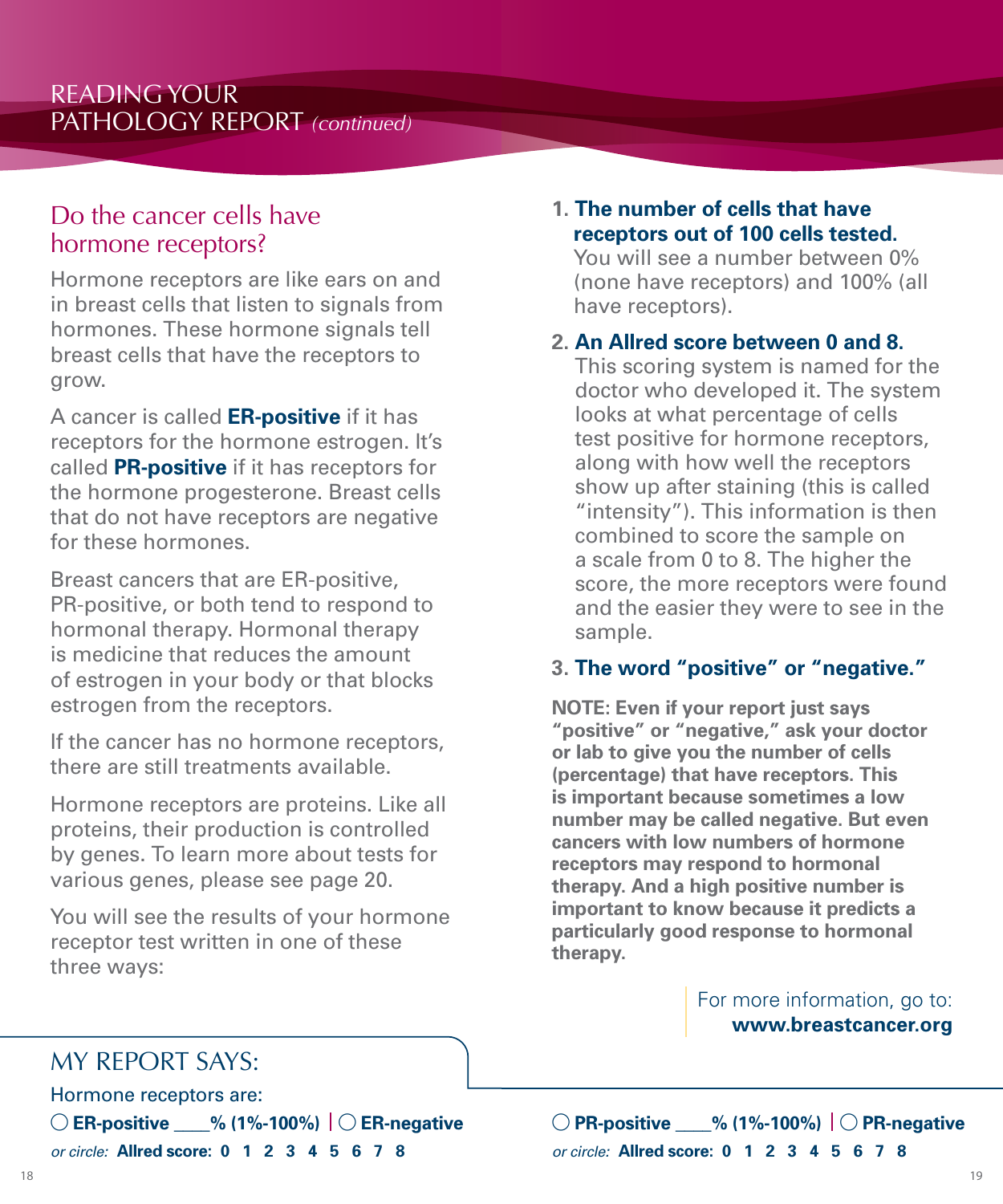#### Does the cancer have genes that affect how the cancer might be treated?

Genes contain the recipes for the various proteins a cell needs to stay healthy and function normally. Some genes and the proteins they make can influence how a breast cancer behaves and how it might respond to a specific treatment. Cancer cells from a tissue sample can be tested to see which genes are normal and which are abnormal. The proteins they make can also be tested.

If the genetic recipe contains a mistake, the report will say **"genetic mutation"** or **"genetic abnormality."** An example is one of the inherited breast cancer gene abnormalities, called BRCA1 or BRCA2. Testing for BRCA1 and BRCA2 is not part of the standard pathology workup. (Please see page 25 for more information on these abnormalities.)

If the genetic recipe repeats the same instruction over and over again, the report will say **"gene amplification."** Genetic amplification happens when a genetic recipe's repeated instruction causes the gene to make too many copies of itself.

If the genetic recipe mistake (abnormality) or repeated instruction (amplification) calls for too much protein to be made, the report will say that there is **overexpression** of that protein.

**HER2 status.** Your pathology report usually includes the cancer's HER2 status. The HER2 gene is responsible for making HER2 proteins. These proteins are receptors on breast cells. Under normal circumstances, HER2 receptors help control how a breast cell grows, divides, and repairs itself. But in about 25% of breast cancers, the HER2 gene can become abnormal and make too many copies of itself (amplification of the HER2 gene). Amplified HER2 genes command breast cells to make too many receptors (overexpression of the HER2 protein). When this happens, the overexpressed HER2 receptors shout at (rather than talk to) the breast cells to grow and divide in an uncontrolled way. This can lead to the development of breast cancer.

Breast cancers that have amplified HER2 genes or that overexpress the HER2 protein are described in the pathology report as being HER2-positive. HER2 positive breast cancers tend to grow faster and are more likely to spread and come back when compared with HER2 negative breast cancers. But HER2 positive breast cancers can respond to targeted treatments that are designed to work against HER2-positive cancer cells.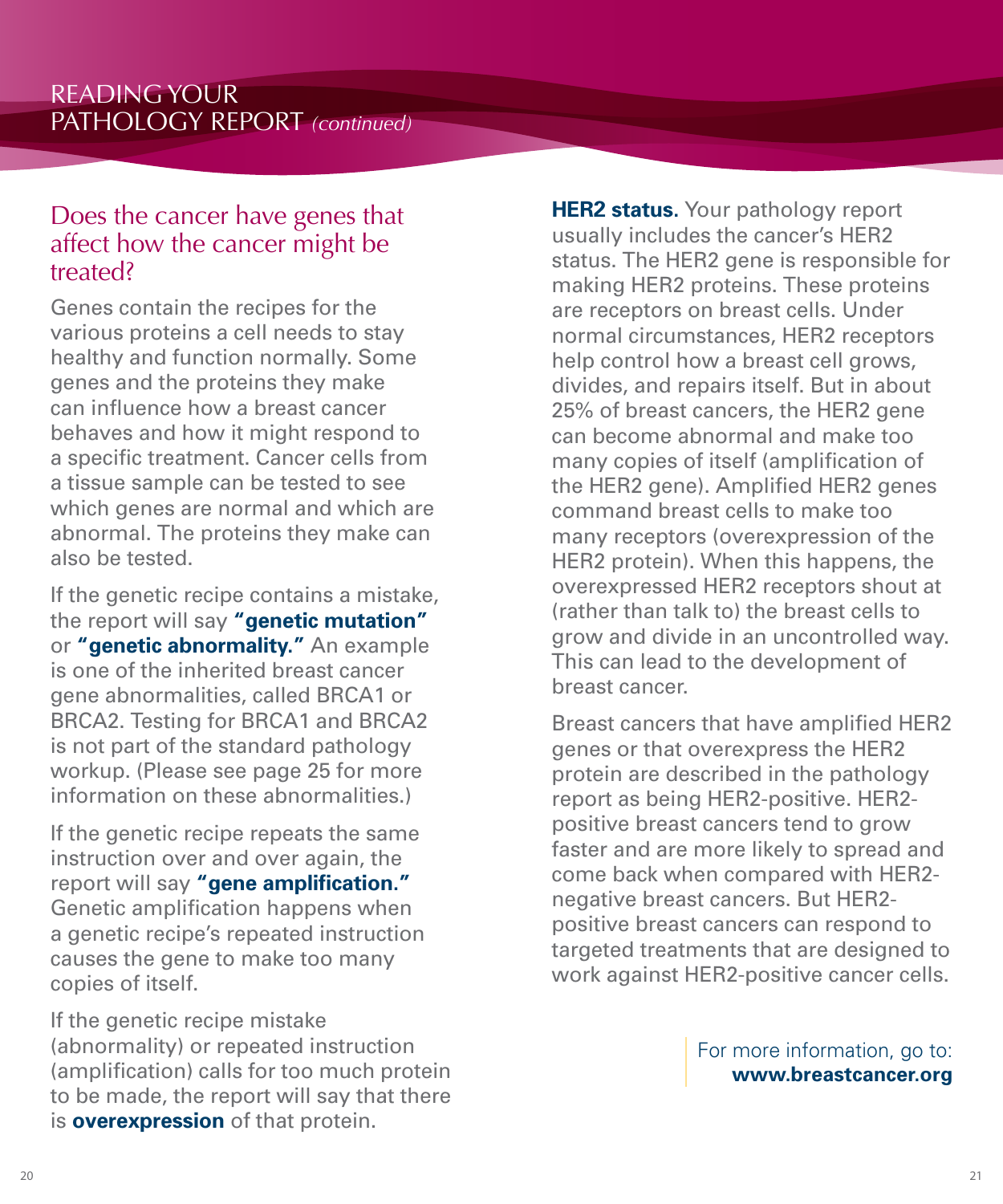There are four tests for HER2:

#### **1. IHC test (ImmunoHistoChemistry):**

- The IHC test shows whether there is too much HER2-receptor protein in the cancer cells.
- The results of the IHC test can be 0 (negative),  $1+$  (also negative),  $2+$ (borderline), or 3+ (positive; the HER2 protein is overexpressed).

#### **2. FISH test (Fluorescence In Situ Hybridization):**

- The FISH test shows whether there are too many copies of the HER2 gene in the cancer cells.
- The results of the FISH test can be positive (extra HER2 gene copies amplified) or negative (normal number of HER2 gene copies—not amplified).

#### **3. SPoT-Light HER2 CISH test (Subtraction Probe Technology Chromogenic In Situ Hybridization):**

- The SPoT-Light test shows whether there are too many copies of the HER2 gene in the cancer cells.
- The results of the SPoT-Light test can be positive (extra copies amplified) or negative (normal number of copies—not amplified).

#### **4. Inform HER2 Dual ISH test (In Situ Hybridization):**

- The Inform HER2 Dual ISH test shows whether there are too many copies of the HER2 gene in the cancer cells.
- The results of the Inform HER2 Dual ISH test can be positive (extra copies—amplified) or negative (normal number of copies—not amplified).

Find out which test for HER2 you had. This is important. Only cancers that test IHC 3+, FISH positive, SPoT-Light HER2 CISH positive, or Inform HER2 Dual ISH positive respond to therapy that works against HER2-positive breast cancers. An IHC 2+ test result is called borderline.

Research has shown that some HER2 status test results may be wrong. This is probably because different labs have different classification rules. Each pathologist also may use slightly different criteria. This usually happens when test results are borderline (IHC 2+). If you have a 2+ result, you can and should ask to also have the tissue tested with the FISH test. If your results are negative, you may want to ask your doctor if another HER2 test makes sense for you.

> For more information, go to: **www.breastcancer.org**

# MY REPORT SAYS:

HER2 status is: (*check one)*

**O Positive O Negative O Borderline** 

Test used: (*check one*)  $\bigcirc$  IHC  $\bigcirc$  FISH  $\bigcirc$  SPoT-Light HER2 CISH  $\bigcirc$  Inform HER2 Dual ISH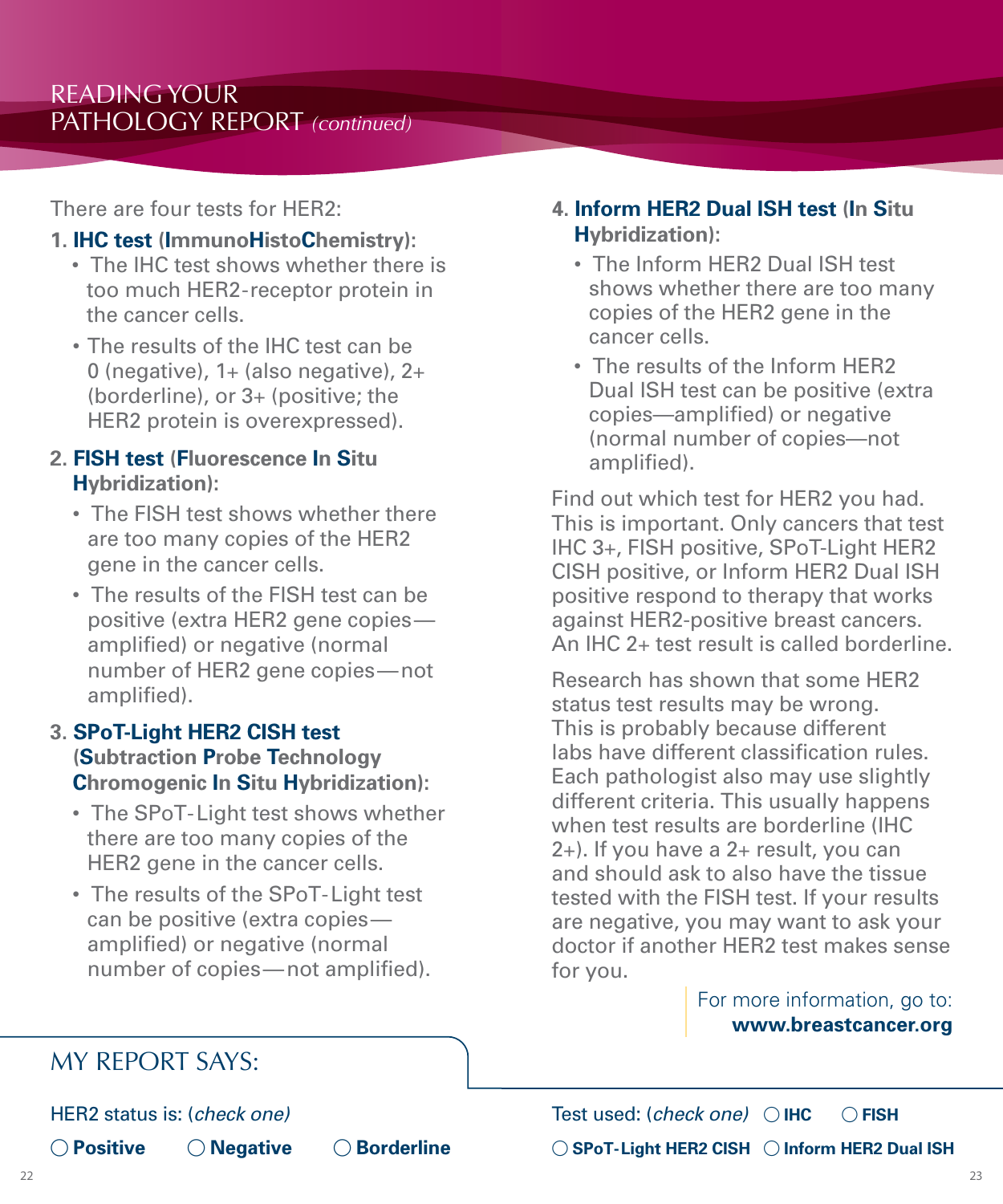**EGFR status.** The EGFR gene, much like the HER2 gene, can be overexpressed in some breast cancer cells and influence how the cancer cells behave. Your pathology report may also contain information about EGFR overexpression.

**Genomic assays.** Unlike individual gene testing, such as testing for HER2, genomic assays analyze the activity of a group of normal and abnormal genes that can increase the risk of breast cancer coming back after treatment. This analysis can help decide if a person is likely to benefit from chemotherapy to reduce the risk of the cancer coming back. A number of genomic assays for breast cancer are currently available, including Oncotype DX, MammaPrint, and Mammostrat.

If the breast cancer is early-stage and hormone-receptor-positive, you and your doctor may decide that a genomic assay is appropriate for your situation. The results of your genomic assay are reported separately from your pathology report. The test results will indicate the likelihood of the cancer coming back based on the overall pattern of gene activity found in the breast cancer cells. Your doctor can use this information to help decide whether chemotherapy to reduce the risk of breast cancer coming back makes sense in your overall treatment plan.

The Oncotype DX test also is used to estimate recurrence risk of DCIS and/ or the risk of a new invasive cancer developing in the same breast, and how likely a person is to benefit from radiation therapy after DCIS surgery.

#### Genetic testing that is not a part of your pathology report

Inherited cases of breast cancer are likely associated with abnormal genes. Two of the most common are abnormal versions of BRCA1 (BReast CAncer gene 1) and BRCA2 (BReast CAncer gene 2). According to the National Cancer Institute, women with an abnormal BRCA1 or BRCA2 gene have about a 60% risk of being diagnosed with breast cancer during their lifetimes (compared to about 12% for women overall). Their risk of ovarian cancer is also increased. Abnormal BRCA1 or BRCA2 genes are found in 5% to 10% of all breast cancer cases in the United States.

Changes in other genes are also associated with breast cancer, though they are less common and don't seem to increase risk as much as abnormal BRCA1 and BRCA2 genes. Although abnormal BRCA1 and BRCA2 genes are considered rare, the following genes are considered rarer and haven't been studied as much as the BRCA genes:

• **ATM gene.** Inheriting one abnormal ATM gene has been linked to an increased rate of breast cancer in some families because the abnormal gene stops the cells from repairing damaged DNA.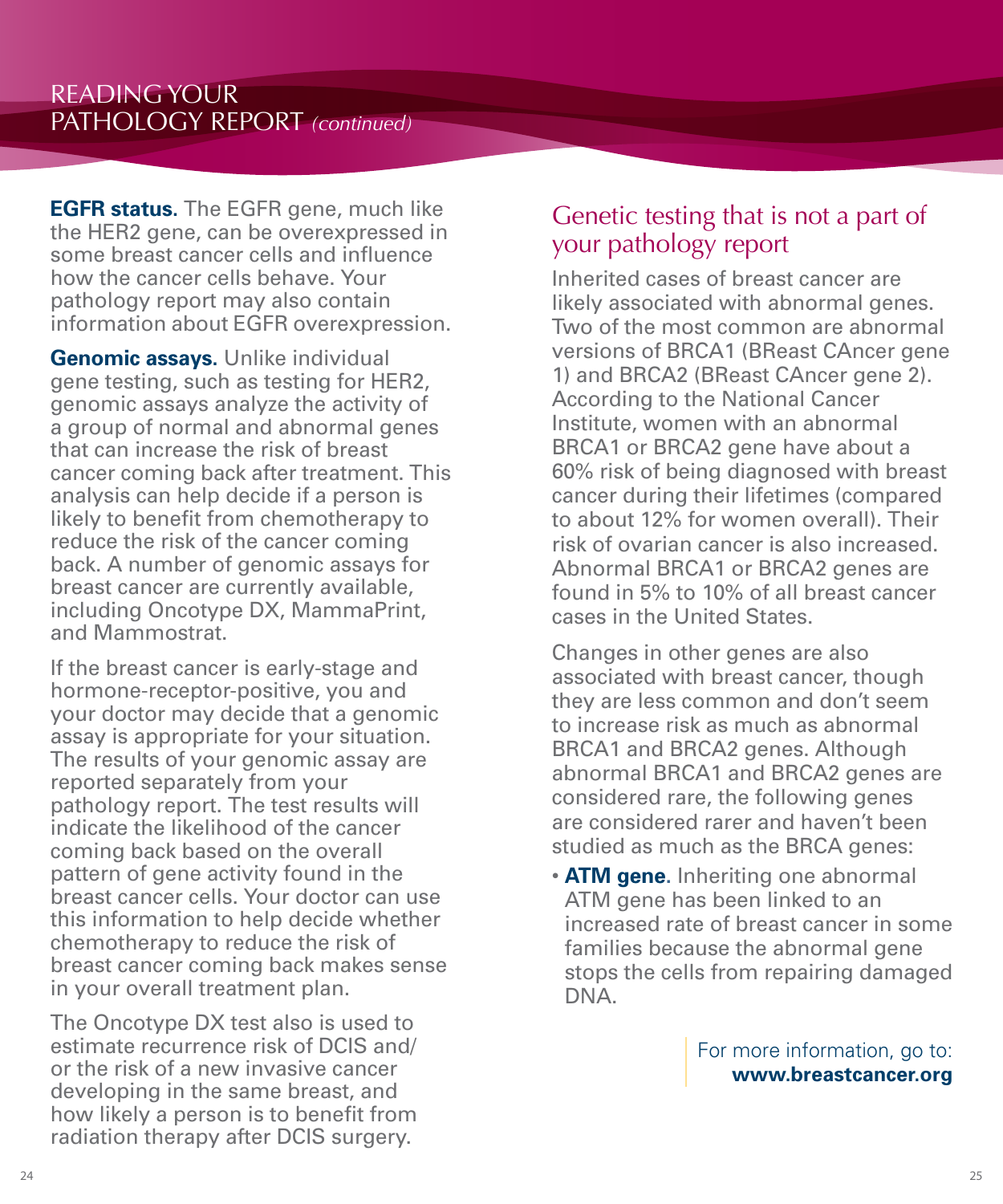- **p53 gene.** Inheriting an abnormal p53 gene (also called the TP53 gene) causes Li-Fraumeni syndrome, a disorder that causes people to develop soft tissue cancers at a young age.
- **CHEK2 gene.** Li-Fraumeni syndrome also can be caused by an abnormal CHEK2 gene; even when it doesn't cause Li-Fraumeni syndrome, an abnormal CHEK2 gene can double breast cancer risk.
- **PTEN gene.** An abnormal PTEN gene causes Cowden syndrome, a rare disorder that causes a higher risk of both benign and cancerous breast tumors, as well as growths in the digestive tract, thyroid, uterus, and ovaries.
- **CDH1 gene.** Women with an abnormal CDH1 gene have a higher risk of invasive lobular breast cancer.

Finding out whether you have an inherited abnormal gene requires special tests, and the results are separate from the results in your pathology report. If your doctor is concerned that you and your immediate relatives may have inherited abnormal BRCA1 or BRCA2 gene, he or she may recommend that you and other family members be tested. BRCA1 and BRCA2 tests are done using a blood or saliva sample, not a tissue sample. Your doctor or genetic counselor also may order testing for an abnormal ATM, p53, CHEK2, PTEN, or CDH1 gene if it's determined from your personal or family history that these tests are needed.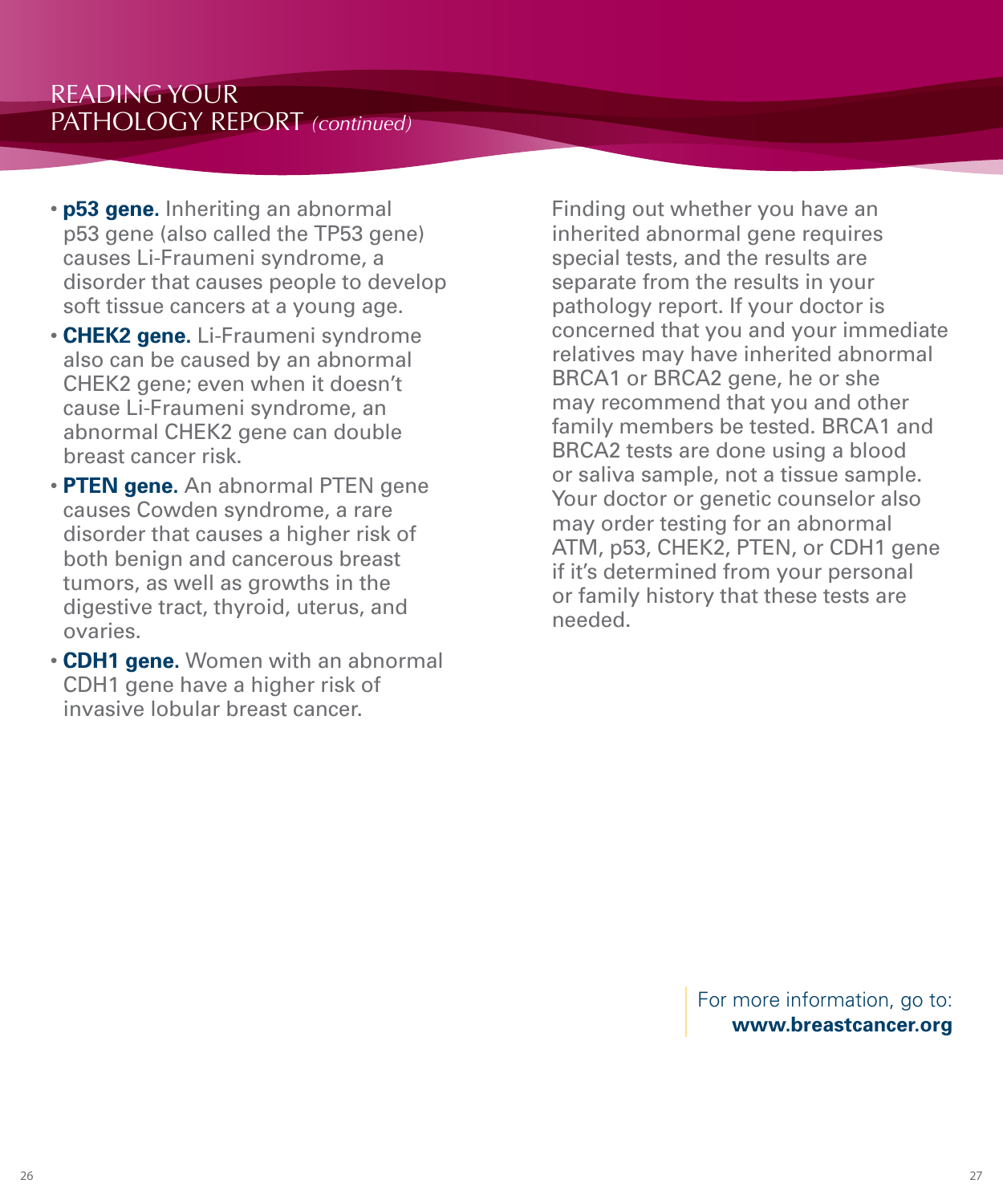# What stage is the breast cancer?

Cancer stage is based on the size of the cancer, whether the cancer is invasive or non-invasive, whether lymph nodes are involved, and whether the cancer has spread to other places beyond the breast. Many of the cancer traits you reviewed in this booklet are not included in staging.

The purpose of the staging system is to help organize the different factors and some of the personality features of the cancer into categories in order to:

- best understand your prognosis (the most likely outcome of the disease)
- guide treatment decisions (together with other parts of your pathology report)
- provide a common way to describe the breast cancer so that results of your treatment can be compared and understood

# Stage 0

**Stage 0** is used to describe non-invasive breast cancers, such as ductal carcinoma in situ (DCIS). In stage 0, there is no evidence of cancer cells or non-cancerous abnormal cells breaking out of the part of the breast in which they started, or getting through to or invading neighboring normal tissue.

# Stage I

**Stage I** is divided into subcategories known as IA and IB.

**Stage IA** describes invasive breast cancer (cancer cells are breaking through to or invading normal surrounding breast tissue) in which:

- the tumor measures up to 2 centimeters AND
- the cancer has not spread outside the breast; no lymph nodes are involved

**Stage IB** describes invasive breast cancer in which:

- there is no tumor in the breast; instead, small groups of cancer cells—larger than 0.2 millimeter but not larger than 2 millimeters—are found in the lymph nodes OR
- there is a tumor in the breast that is no larger than 2 centimeters, and there are small groups of cancer cells—larger than 0.2 millimeter but not larger than 2 millimeters—in the lymph nodes

Microscopic invasion is also possible in stage I breast cancer. In microscopic invasion, the cancer cells have only just begun to invade the tissue outside the lining of the duct or lobule. To qualify as microscopic invasion, the cells that have begun to invade the tissue cannot measure more than 1 millimeter.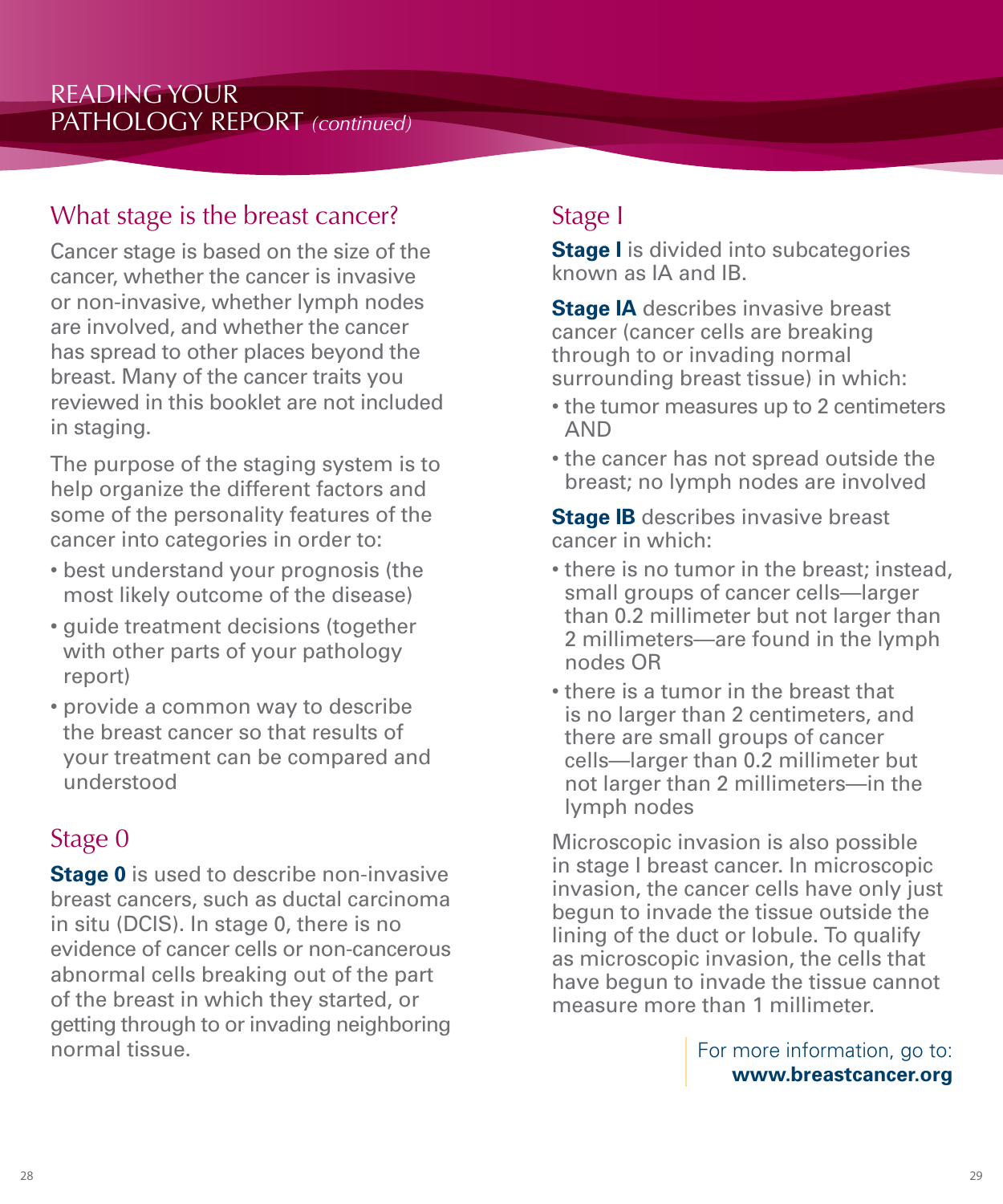# Stage II

Stage II is divided into subcategories known as IIA and IIB.

**Stage IIA** describes invasive breast cancer in which:

- no tumor can be found in the breast, but cancer (larger than 2 millimeters) is found in 1 to 3 axillary lymph nodes (the lymph nodes under the arm) or in the lymph nodes near the breastbone (found during a sentinel node biopsy) OR
- the tumor measures 2 centimeters or smaller and has spread to the axillary lymph nodes OR
- the tumor is larger than 2 centimeters but not larger than 5 centimeters and has not spread to the axillary lymph nodes

**Stage IIB** describes invasive breast cancer in which:

- the tumor is larger than 2 centimeters but no larger than 5 centimeters; small groups of breast cancer cells—larger than 0.2 millimeter but not larger than 2 millimeters—are found in the lymph nodes OR
- the tumor is larger than 2 centimeters but no larger than 5 centimeters; cancer has spread to 1 to 3 axillary lymph nodes or to lymph nodes near the breastbone that were found during a sentinel node biopsy OR
- the tumor is larger than 5 centimeters but has not spread to the axillary lymph nodes

# Stage III

Stage III is divided into subcategories known as IIIA, IIIB, and IIIC.

**Stage IIIA** describes invasive breast cancer in which either:

- no tumor is found in the breast or the tumor may be any size; cancer is found in 4 to 9 axillary lymph nodes or in the lymph nodes near the breastbone (found during imaging tests or a physical exam) OR
- the tumor is larger than 5 centimeters; small groups of breast cancer cells (larger than 0.2 millimeter but not larger than 2 millimeters) are found in the lymph nodes OR
- the tumor is larger than 5 centimeters; cancer has spread to 1 to 3 axillary lymph nodes or to the lymph nodes near the breastbone (found during a sentinel lymph node biopsy)

**Stage IIIB** describes invasive breast cancer in which:

- the tumor may be any size and has spread to the chest wall and/or skin of the breast and caused swelling or an ulcer AND
- may have spread to up to 9 axillary lymph nodes OR
- may have spread to lymph nodes near the breastbone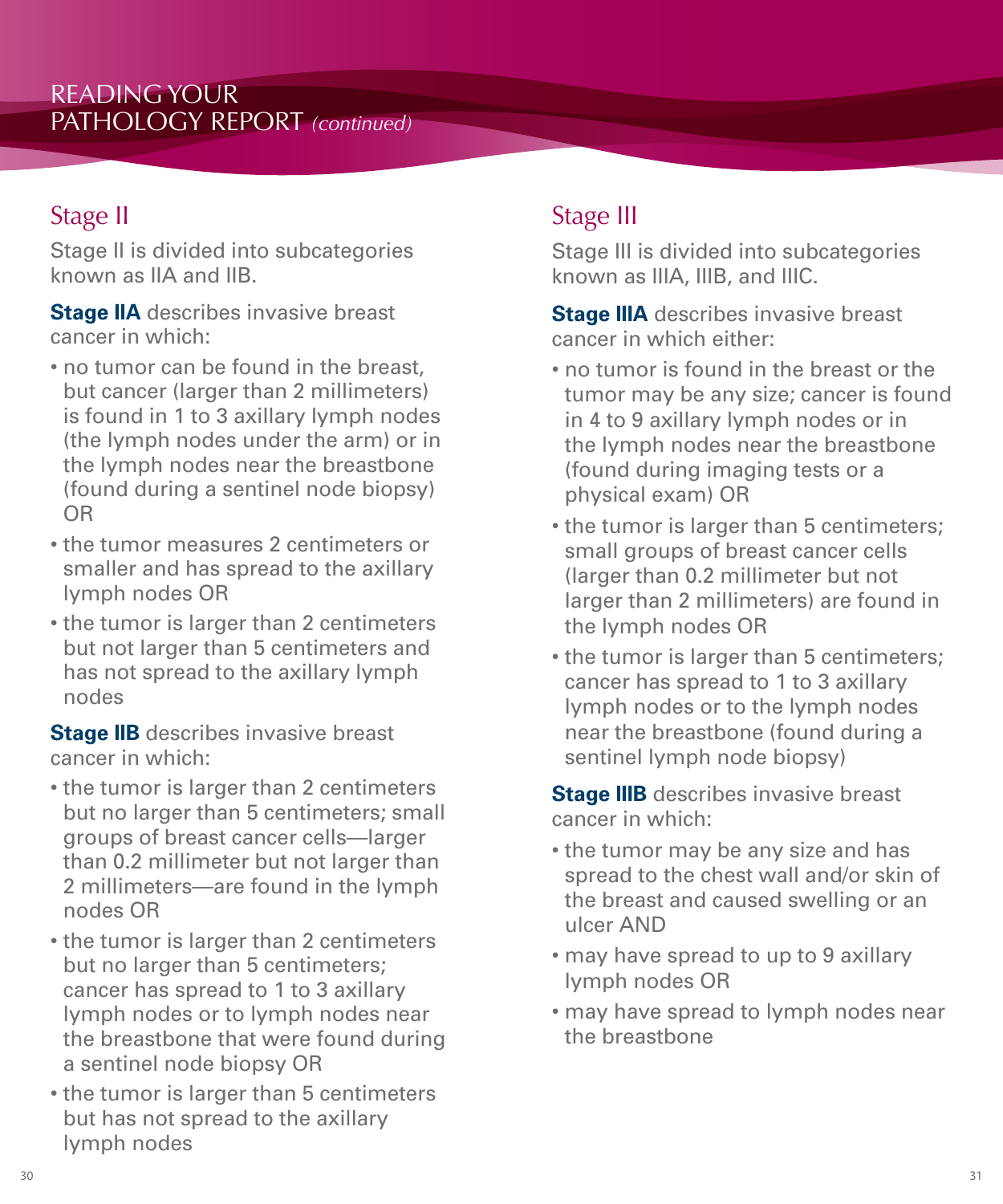#### Stage III *(continued)*

Inflammatory breast cancer is considered at least stage IIIB. Typical features of inflammatory breast cancer include the following:

- a substantial portion of the breast skin is reddened
- the breast feels warm and may be swollen
- cancer cells have spread to the lymph nodes and may be found in the skin

**Stage IIIC** describes invasive breast cancer in which:

- the cancer has spread to 10 or more axillary lymph nodes OR
- the cancer has spread to lymph nodes above or below the collarbone OR
- the cancer has spread to axillary lymph nodes or to lymph nodes near the breastbone

# Stage IV

**Stage IV** describes invasive breast cancer in which:

• the cancer has spread beyond the breast and nearby lymph nodes to other organs of the body, such as the lungs, distant lymph nodes or skin, bones, liver, or brain

The words used to describe stage IV breast cancer are "advanced" and "metastatic." Cancer may be stage IV at first diagnosis, or it can be a recurrence of a previous breast cancer that has spread to other parts of the body.

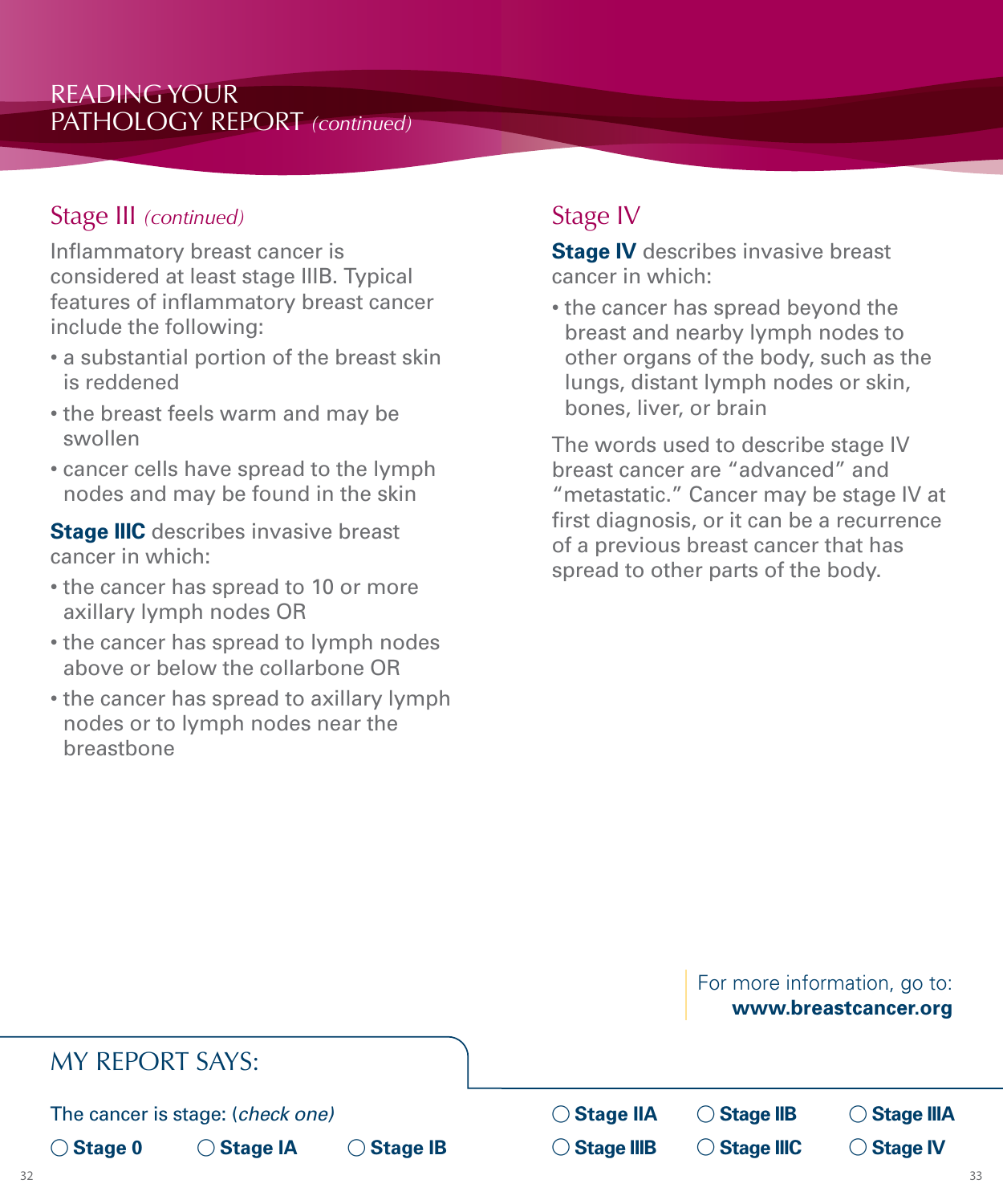# WORD LIST

**Abnormal cells:** Cells that do not look or act like the healthy cells of the body.

**Aggressive cancer cells:** Cells that are fast-growing and have a tendency to spread beyond the area where they started.

**Atypical ductal hyperplasia:** Abnormal cells that have accumulated in a breast duct. The cells have increased in number and fill almost the entire duct. The cells can keep changing until they become DCIS. Atypical ductal hyperplasia can increase the risk of a future breast cancer.

**Atypical lobular hyperplasia:** Abnormal cells that have accumulated in a breast lobule. The cells have increased in number and fill almost the entire lobule. It's possible for the cells to keep changing until they become LCIS. Atypical lobular hyperplasia can increase the risk of a future breast cancer.

**Axillary lymph nodes:** Lymph nodes under your arms.

**Basal-like breast cancer:** Basal-like is one of the four main molecular subtypes of breast cancer. Basal-like breast cancer is hormone-receptornegative and HER2-negative. Also called triple-negative breast cancer.

**Benign:** Not cancerous or precancerous.

**Biopsy:** An operation to remove tissue to check whether it's cancer or not.

**BRCA1:** An abnormal gene, known as BReast CAncer gene 1, associated with a higher risk of developing breast cancer.

**BRCA2:** An abnormal gene, known as BReast CAncer gene 2, associated with a higher risk of developing breast cancer.

**Clean margins:** Removed breast tissue around the tumor in which the outer edge is free of cancer cells. Also called "negative margins."

**Close margins:** Removed breast tissue around the tumor in which cancer cells come near the outer edge.

**Colloid (mucinous) carcinoma of the breast:** A rare type of invasive breast cancer that contains small pools of mucous material.

**Comedo DCIS:** A type of non-invasive cancer that tends to grow quickly. Comedo refers to areas of dead cancer cells that build up inside the tumor—a sign that the cancer cells are growing so quickly that some of the cells are not getting enough nourishment.

**Comedonecrosis:** Clumps of dead cancer cells, often seen in high-grade DCIS. The cells are so crowded that some of them do not get enough nourishment and die.

**Cribriform carcinoma of the breast:** A less common type of invasive breast cancer that invades the connective tissues of the breast and features holes between the cancer cells (like the holes in Swiss cheese).

**Cribriform DCIS:** A type of non-invasive breast cancer that usually grows slowly. Cribriform DCIS features gaps between cancer cells in the affected ducts (like the pattern of holes in Swiss cheese).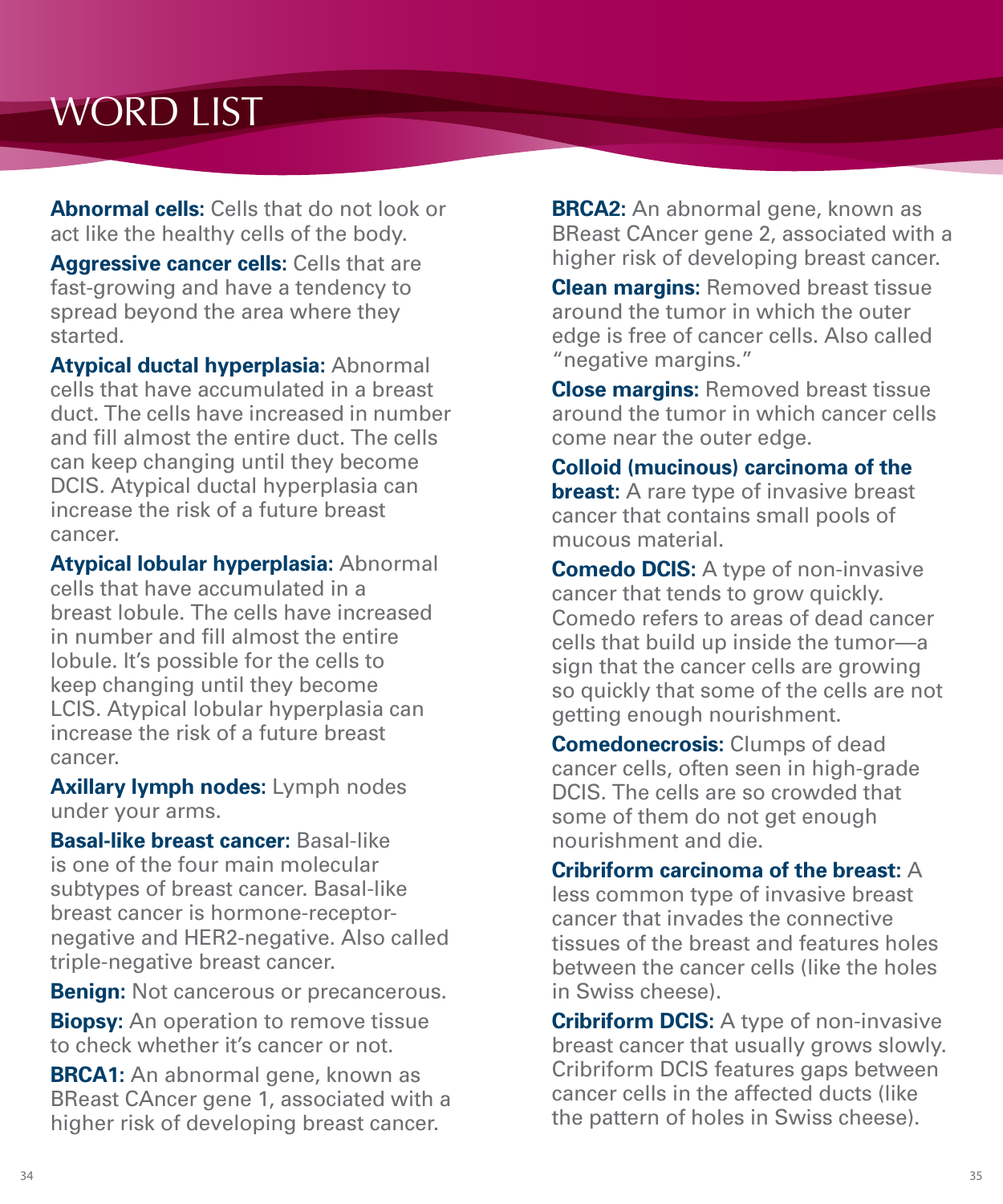#### **Ductal Carcinoma In Situ (DCIS):** An

uncontrolled growth of breast cells within the milk duct without invasion into the normal surrounding breast tissue.

**EGFR gene:** A gene that controls how quickly cells divide. Also called HER1.

**EGFR-negative:** A breast cancer with a normal number of the EGFR gene.

**EGRF-positive:** A breast cancer with too many copies of the EGFR gene.

**ER-negative:** A cancer that does not have estrogen receptors.

**ER-positive:** A cancer that has estrogen receptors.

**Estrogen:** The major female sex hormone. Estrogen can cause some cancers to grow.

**Extracapsular extension:** When cancer has spread outside the wall of a lymph node.

**Fibrocystic changes:** Benign changes in the breast, such as large amounts of rubbery, firm ("fibrous") tissue or fluidfilled cysts.

#### **FISH (Fluorescence In Situ Hybridization)**

**test:** A test for multiple genes, including the HER2 gene.

**Gene:** The code material for a cell to make a single protein. Proteins perform different functions for the cell including growth and repair.

**Genomic assay:** A test that analyzes the activity of a group of genes.

**Grade:** How different the cancer cells look from normal cells as well as how quickly the cells are growing.

#### **Gross lymph node involvement:** A

situation in which many cancer cells are found in a lymph node.

#### **HER2 (Human Epidermal growth factor Receptor 2):** A gene that helps control the growth and repair of cells.

**HER2-enriched:** HER2-enriched is one of the four main molecular subtypes of breast cancer. HER2-enriched breast cancer is hormone-receptor-negative and HER2-positive.

**HER2 gene amplification:** A situation that arises when a HER2 gene doesn't work correctly and makes too many copies of itself.

**HER2-negative:** A breast cancer with a normal number of HER2 genes and protein receptors.

**HER2-positive:** A breast cancer with HER2 gene amplification or HER2 protein overexpression. HER2-positive breast cancers tend to grow faster and are more likely to spread and come back compared to HER2-negative breast cancers.

**HER2 protein overexpression:** When the HER2 gene makes too many copies of itself, and those extra HER2 genes tell breast cells to make too many HER2 receptors.

**HER2 receptors:** Proteins made by the HER2 gene that receive signals that stimulate cells to grow and multiply.

**Hormone receptors:** Proteins on and in cells that respond to signals from hormones.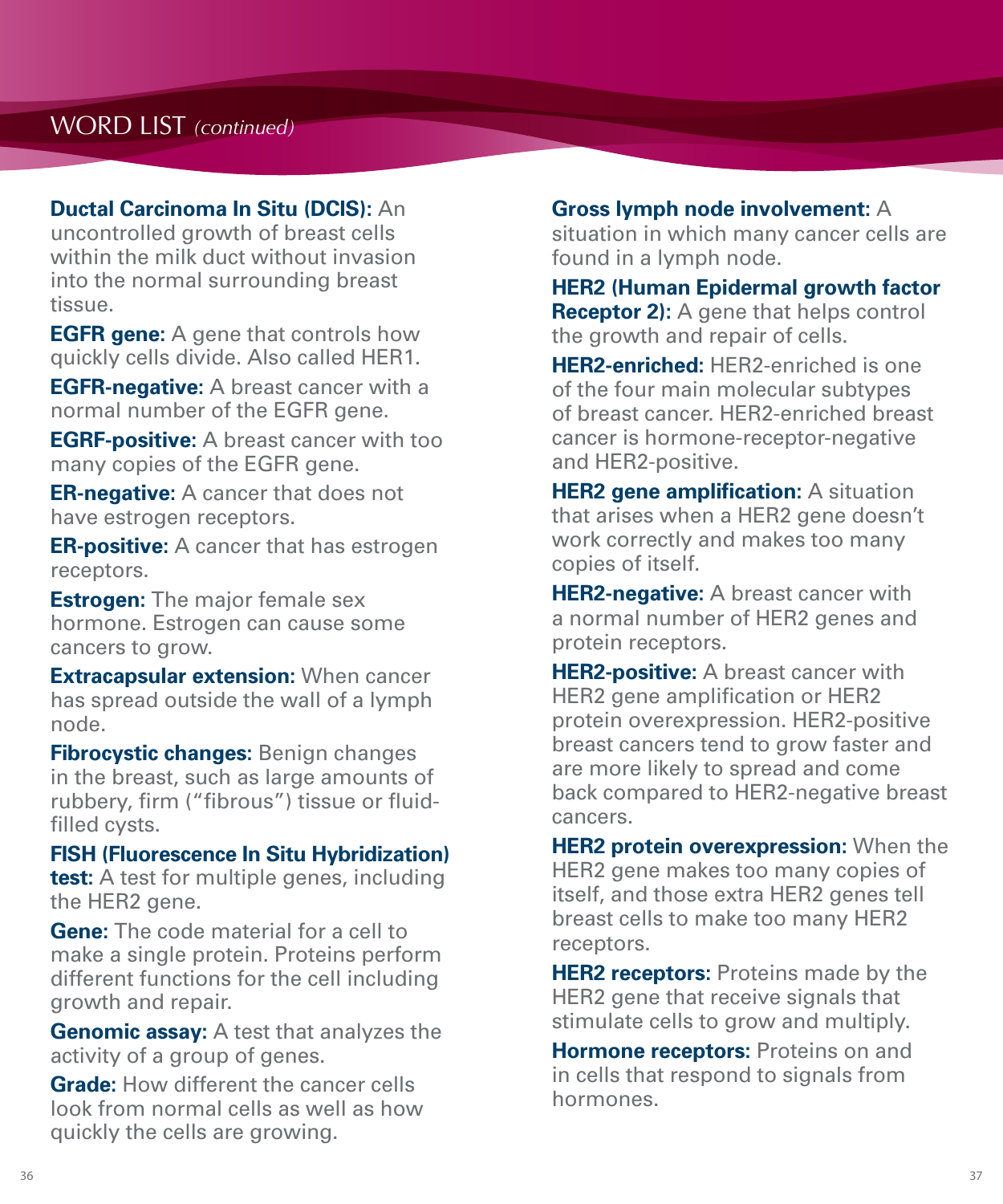#### **IHC (ImmunoHistoChemistry) test:** A

test used to measure proteins, including the HER2 protein.

**In situ:** A cancer within the part of the breast where it started, such as in the ducts, without signs of spread.

**Infiltrating:** A cancer that has spread beyond the place where it started. Also called "invasive."

**Inflammatory Breast Cancer (IBC):** A rare and aggressive form of breast cancer that starts with reddening, swelling, and warmth of the breast, with symptoms worsening within days or hours. IBC is considered at least stage IIIB.

**Inform HER2 Dual ISH test:** A test used to figure out whether breast cancer cells are HER2-positive.

**Invasive:** A cancer that has spread beyond the place where it started. Also called "infiltrating."

**Invasive Ductal Carcinoma (IDC):** A cancer that started in the milk duct but has grown into the normal breast tissue around it.

**Invasive Lobular Carcinoma (ILC):** A cancer that started in the milk lobules and has grown into the normal breast tissue around it.

**Ki-67 test:** A test that shows how fast cancer is growing.

**Lobular Carcinoma In Situ (LCIS):** Cells that are not normal but stay inside the milk-making parts of the breast (lobules). LCIS isn't a true cancer, but a warning sign of an increased risk for developing an invasive cancer in the future in either breast.

**Local recurrence:** A breast cancer that comes back in the breast area where it was originally diagnosed.

**Locoregional recurrence:** A breast cancer that comes back in the lymph nodes in the armpit or collarbone area near where the cancer was originally diagnosed. Sometimes referred to as "regional" recurrence.

**Luminal A breast cancer:** Luminal A breast cancer is one of the four main molecular subtypes of breast cancer. Luminal A breast cancer is hormonereceptor-positive (either estrogen- and/ or progesterone-positive) and HER2 negative.

**Luminal B breast cancer:** Luminal B breast cancer is one of the four main molecular subtypes of breast cancer. Luminal B breast cancer is hormonereceptor-positive (either estrogen- and/ or progesterone-receptor-positive) and HER2-positive.

**Lymph channels:** Vessels that drain clear, cell-cleansing fluid ("lymph") away from tissues.

**Lymph nodes:** Filters along the lymph fluid channels; they can catch and trap cancer cells before they reach other parts of the body.

**Lymph system:** A network of vessels and nodes that creates and drains clear, cell-cleansing fluid ("lymph") from the body. The lymph system is an important part of the body's immune system.

**Lymphatic invasion:** When cancer cells are found in the lymph channels.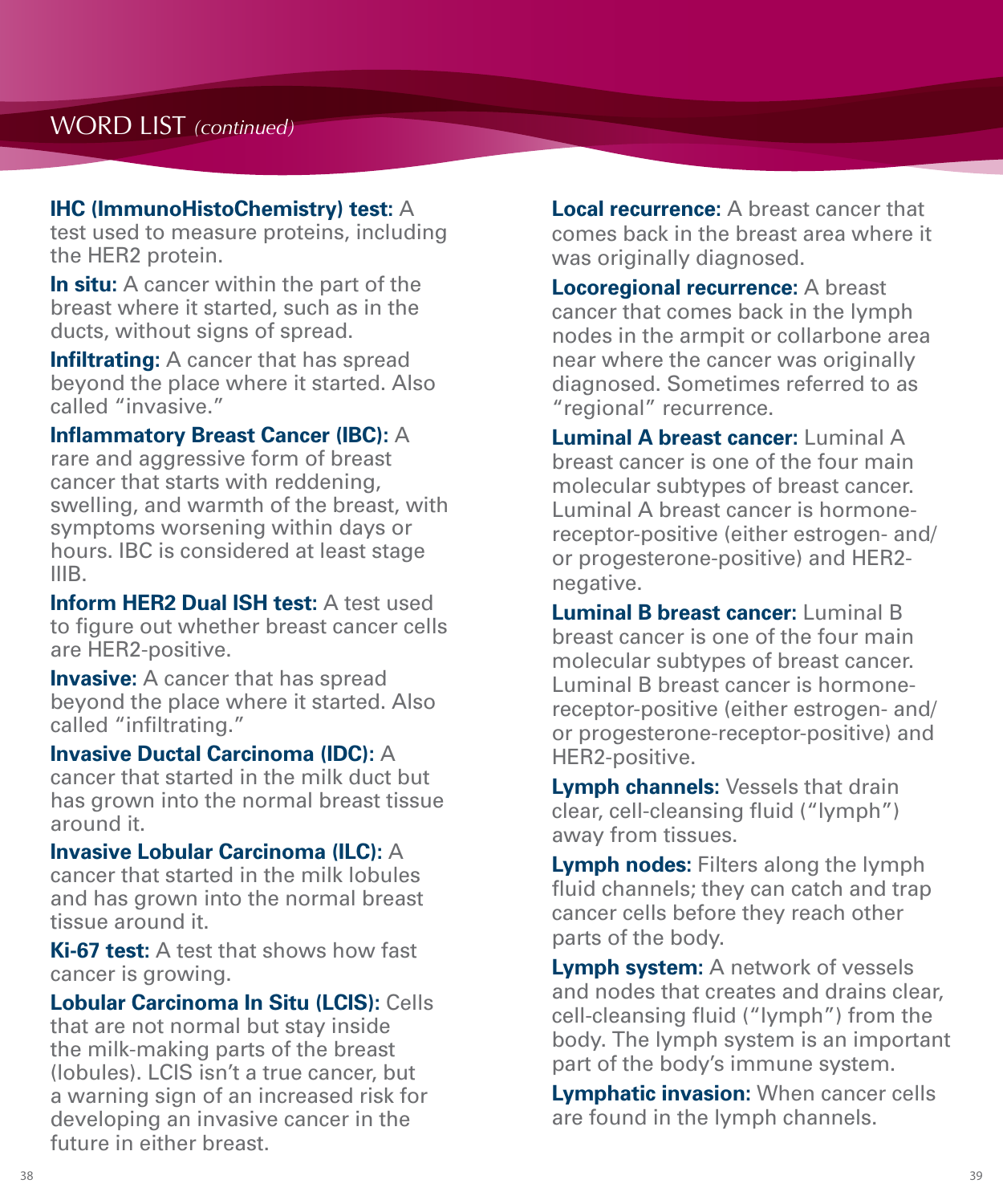#### WORD LIST *(continued)*

**MammaPrint:** A test that analyzes 70 genes from an early-stage breast cancer tissue sample to find out whether breast cancer has a low or high risk of coming back within 10 years after diagnosis.

**Mammostrat:** A test that measures the levels of five genes in early-stage, hormone-receptor-positive breast cancer cells. A risk index score is then calculated; the higher the score, the more likely the cancer is to come back (recur).

**Margin:** The layer of healthy breast tissue around the cancer that was removed during surgery.

**Medullary carcinoma of the breast:** A

rare type of invasive cancer that usually presents with a soft, fleshy tumor that resembles a part of the brain called the medulla. Medullary carcinoma of the breast is usually hormone-receptornegative and HER2-negative.

**Menopause:** The time when a woman completely stops getting her period (menstruating).

**Metastatic:** Breast cancer that has spread to other parts of the body, such as the bones or brain.

**Microscopic invasion:** A situation in which cancer cells have just started to invade the tissue outside the lining of a duct or lobule.

#### **Microscopic lymph node involvement:**

When only a small number of cancer cells are found in a lymph node.

**Milk ducts:** Tiny tubes in the breast that carry milk from the lobules to the nipple. **Milk lobules:** Milk-making glands in the breast.

**Moderately differentiated:** Cancer cells that don't look like normal cells. They grow a little faster than normal. Also called "grade 2."

**Mucinous (colloid) carcinoma of the breast:** A rare type of invasive cancer that contains small pools of mucous material.

**Negative margins: Removed breast** tissue around the tumor in which the outer edge is free of cancer cells. Also called "clean margins."

**Non-invasive:** A cancer that stays inside the part of the breast where it started.

**Oncotype DX:** A test that provides information on how likely the breast cancer is to return and whether you are likely to benefit from chemotherapy. Oncotype DX can also determine whether someone with DCIS can benefit from radiation therapy.

**Papillary carcinoma of the breast:** A rare type of invasive breast cancer that is made up of small, finger-like projections.

**Papillary DCIS:** A type of non-invasive breast cancer that does not spread and tends to grow slowly. Papillary DCIS features cancer cells arranged in a finger-like pattern within the ducts.

**Pathologist:** A doctor who looks at tissue under a microscope to see if it's normal or affected by disease.

**Pathology report:** The written results of each test done on tissue after it has been removed from the body during biopsy, lumpectomy, or mastectomy.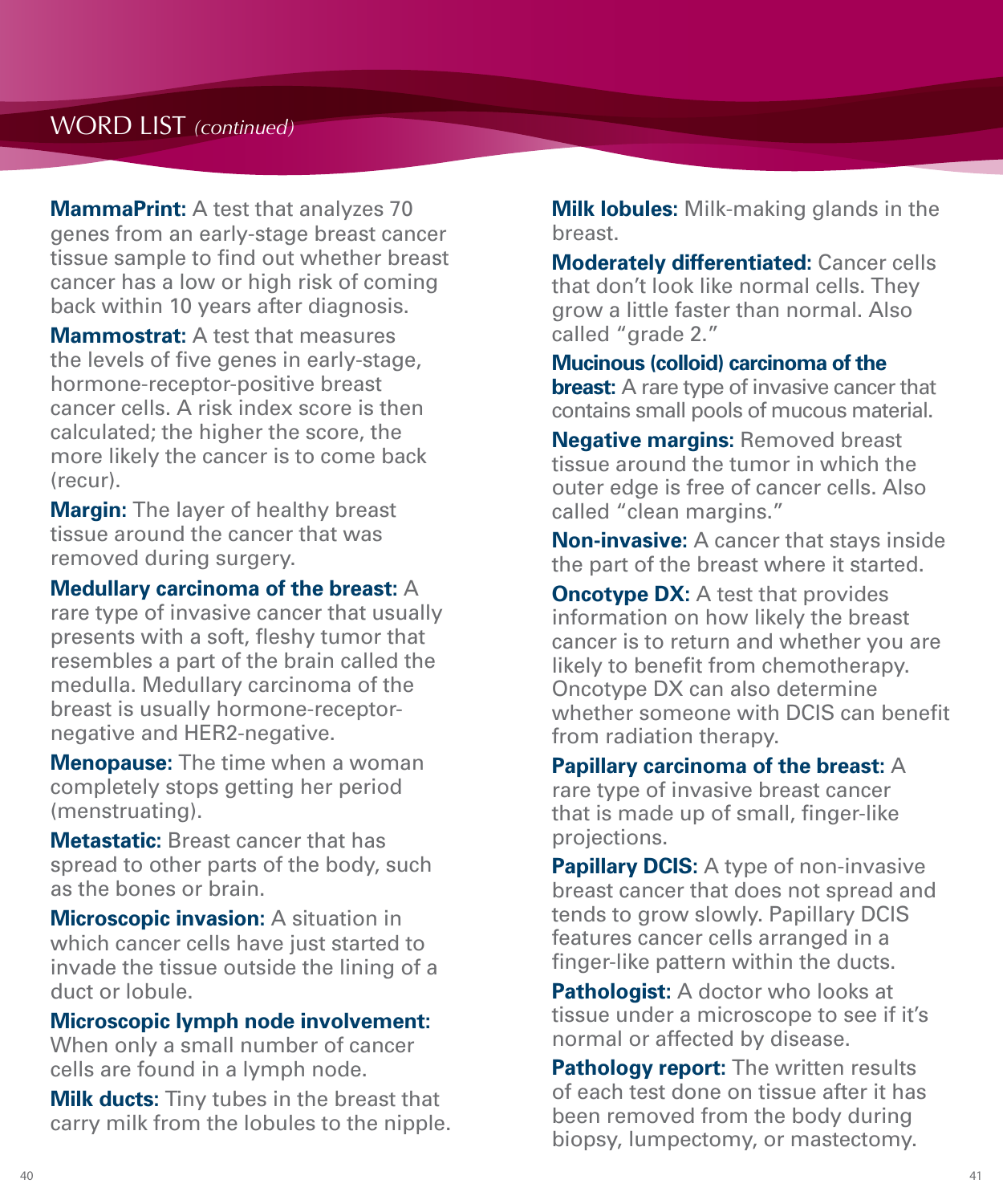## WORD LIST *(continued)*

**Perimenopause:** The 1- to 3-year period of hormonal flux before periods stop completely.

**Poorly differentiated:** Cancer cells that look very different from normal cells. They are fast-growing. Also called "grade 3."

**Positive margins:** A situation in which cancer cells come up to the outer edge of the breast tissue that was removed during surgery. This suggests that more cancer cells were left behind in the body.

**PR-negative:** A cancer that does not have progesterone receptors.

**PR-positive:** A cancer that has progesterone receptors.

**Pre-cancerous:** An overgrowth of abnormal cells that shows no signs of invasion. Pre-cancerous cells are a warning sign of possibly developing cancer in the future.

**Progesterone:** A female sex hormone. Progesterone can cause some cancers to grow.

**Prognosis:** The most likely outcome of a disease.

**Recurrence:** When a cancer comes back.

**Regional recurrence:** A breast cancer that comes back in the lymph nodes in the armpit or collarbone area near where the cancer was originally diagnosed. Sometimes referred to as "locoregional"recurrence.

**S-phase fraction test:** A test that shows how fast a cancer is growing.

**Sclerosing adenosis:** A benign breast condition in which enlarged lobules form breast lumps.

**Sentinel lymph node:** The first lymph node or nodes to which cancer cells are likely to spread from a tumor.

**Solid DCIS:** A type of non-invasive breast cancer; it tends to grow slowly. Solid DCIS cancer cells completely fill the affected breast ducts.

**SPoT-Light HER2 CISH test:** A test used to count the number of copies of the HER2 gene.

**Staging:** A system doctors use to classify a breast cancer according to how advanced it is.

**Triple-negative breast cancer:** Breast cancer that tests negative for estrogen receptors, progesterone receptors, and HER2. Triple-negative breast cancer tends to be more aggressive than other types of breast cancer.

**Tubular carcinoma of the breast:** A rare type of invasive breast cancer that is made up of tube-shaped cells and tends to grow slowly.

**Vascular invasion:** When cancer cells are found in the blood vessels.

**Well differentiated:** Cancer cells that look a little bit different from normal cells. They are usually slow-growing. Also called "grade 1."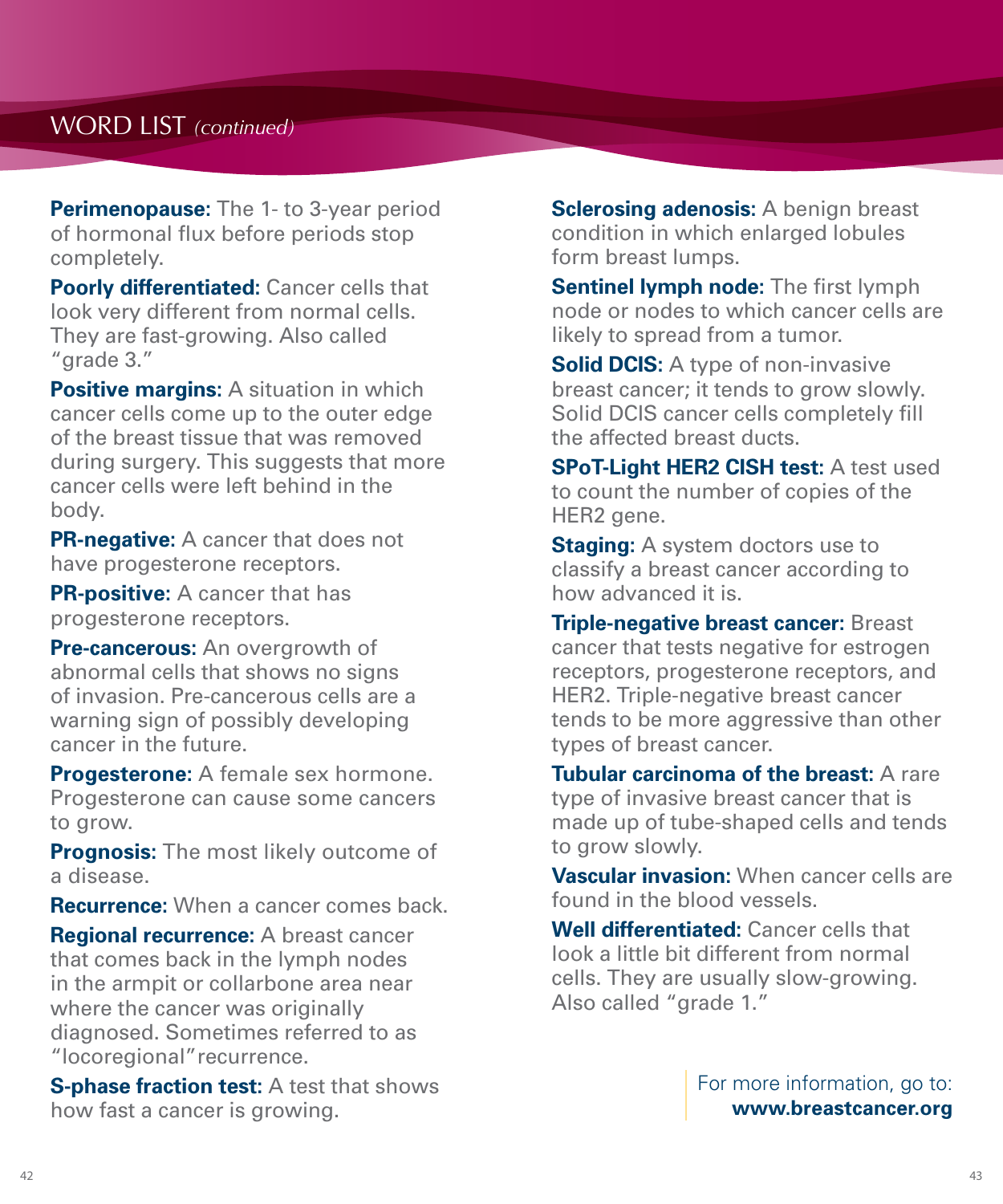# KEY QUESTIONS

# **PATHOLOGY** REPORT CHECKLIST

With your doctor's help, it's important that you understand the answers to the questions below:

- **1**. Is this breast cancer invasive, non-invasive, or both invasive and non-invasive?
- **2**. Is this a slow-growing or a fast-growing breast cancer?
- **3**. Are the margins negative, close, or positive?
- **4**. Are there any cancer cells present in lymph channels or blood vessels?
- **5**. What do the hormone receptor tests show? Can I take a medicine that lowers or blocks the effects of estrogen?
- **6**. Which of these HER2 tests was performed on the tissue?
	- IHC (ImmunoHistoChemistry) test
	- FISH (Fluorescence In Situ Hybridization) test
	- SPoT-Light HER2 CISH (Subtraction Probe Technology Chromogenic In Situ Hybridization) test
	- Inform HER2 Dual ISH (Inform Dual In Situ Hybridization) test
- **7**. Is the HER2 test positive, negative, or borderline?
- **8**. Are any lymph nodes involved with this cancer? If so, how many?
- **9**. What other lab tests were done on the cancer tissue? What did they show?
- **10**. Is any further surgery recommended based on these results?
- **11**. Which treatments are most likely to work for this specific cancer?

**This checklist can help you keep the important results from all your pathology reports together in one place. With your doctor's help, fill in the answers below. Then take this booklet with you when you visit your other doctors, so they have the information they need.**

My pathology reports show the following cancer features:

**1. Invasive or non-invasive:**

 $\bigcap$  invasive  $\bigcap$  non-invasive  $\bigcirc$  both invasive and non-invasive

- **2. Size:** \_\_\_\_\_\_\_ centimeters (cm)
- **3. Grade:**  $\bigcap$  grade 1  $\bigcap$  grade 2  $\bigcap$  grade 3
- **4. Lymphatic or vascular involvement:**  $\bigcap$  present  $\bigcap$  absent
- **5. Margins of resection:**  $\bigcirc$  negative  $\bigcirc$  close  $\bigcirc$  positive

#### **6. Hormone receptors:**

**estrogen receptors:**  $\bigcirc$  positive  $\qquad\qquad\%$  (0%-100%)  $\bigcirc$  negative *or circle:* Allred score 0 1 2 3 4 5 6 7 8 **progesterone receptors:**  $\bigcirc$  positive  $\qquad \qquad \frac{9}{6}$  (0%-100%)  $\qquad \bigcirc$  negative *or circle:* Allred score 0 1 2 3 4 5 6 7 8

**7. HER2 status based on one or more of these tests: IHC (ImmunoHistoChemistry) test:**  $\bigcirc$  positive  $\bigcirc$  negative  $\bigcirc$  borderline

**FISH (Fluorescence In Situ Hybridization) test:**

 $\bigcirc$  positive (amplified)  $\bigcirc$  negative (not amplified)

**SPoT-Light HER2 CISH (Subtraction Probe Technology Chromogenic In Situ Hybridization) test:**

 $\bigcirc$  positive (amplified)  $\bigcirc$  negative (not amplified)

**Inform HER2 Dual ISH (Inform Dual In Situ Hybridization) test:**

 $\bigcirc$  positive (amplified)  $\bigcirc$  negative (not amplified)

#### **8. Lymph node status:**

 $\bigcirc$  positive (cancer found in lymph node[s]) number of lymph nodes involved:

- $\bigcirc$  negative (no cancer in lymph nodes)
- **9. Oncotype DX, MammaPrint, or Mammostrat test results:** Recurrence score: 10-year recurrence risk: \_\_\_\_\_\_\_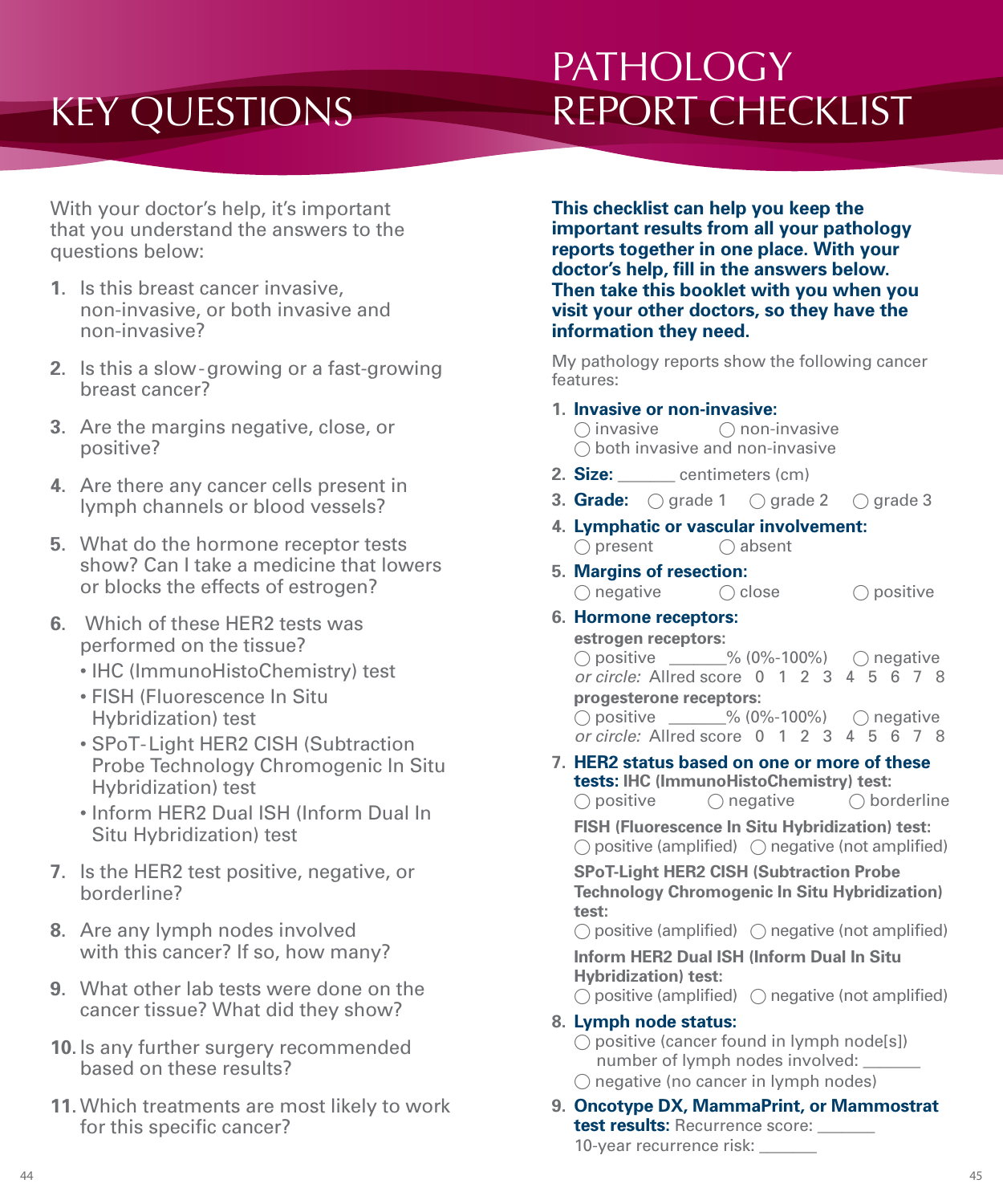# **NOTES**